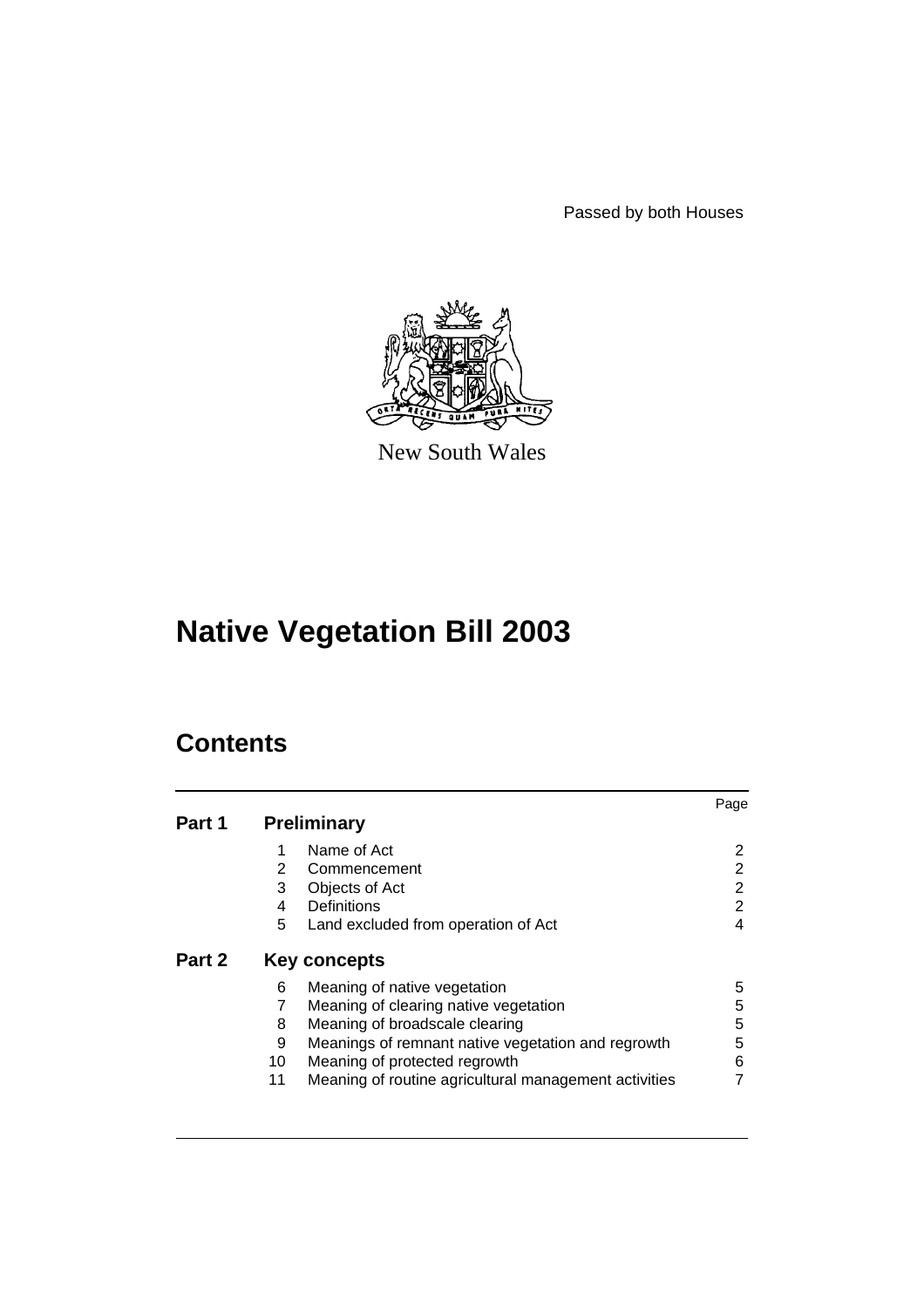**Contents** 

|        |                                                                |                                                                                                                                                                                                                 | Page                                               |  |  |
|--------|----------------------------------------------------------------|-----------------------------------------------------------------------------------------------------------------------------------------------------------------------------------------------------------------|----------------------------------------------------|--|--|
| Part 3 | <b>Clearing native vegetation</b>                              |                                                                                                                                                                                                                 |                                                    |  |  |
|        | <b>Division 1</b>                                              | <b>Control of clearing</b>                                                                                                                                                                                      |                                                    |  |  |
|        | 12<br>13<br>14<br>15<br>Regulations<br>16<br>17<br>instruments | Clearing requiring approval<br>Minister is consent authority for clearing<br>Granting of development consent<br>Relationship to Part 5 of EPA Act<br>Clearing not affected by subsequent environmental planning | 9<br>9<br>9<br>10<br>10<br>10                      |  |  |
|        | <b>Division 2</b>                                              | <b>Permitted clearing</b>                                                                                                                                                                                       |                                                    |  |  |
|        | 18<br>Application<br>19<br>20                                  | Clearing of non-protected regrowth permitted<br>Clearing of certain groundcover permitted                                                                                                                       | 11<br>11<br>11                                     |  |  |
|        | <b>Division 3</b>                                              | <b>Permitted activities</b>                                                                                                                                                                                     |                                                    |  |  |
|        | 21<br>Application<br>22<br>23<br>24                            | Routine agriculture management activities<br>Continuation of existing farming activities<br>Sustainable grazing                                                                                                 | 11<br>$12 \overline{ }$<br>$12 \overline{ }$<br>12 |  |  |
|        | <b>Division 4</b>                                              | <b>Excluded clearing</b>                                                                                                                                                                                        |                                                    |  |  |
|        | 25                                                             | Legislative exclusions                                                                                                                                                                                          | 12                                                 |  |  |
| Part 4 | <b>Property vegetation plans</b>                               |                                                                                                                                                                                                                 |                                                    |  |  |
|        | 26<br>27<br>28<br>29<br>30<br>31<br>32<br>Regulations          | Landholders may submit plans<br>Plans require Ministerial approval<br>Content of plans<br>Plans proposing broadscale clearing<br>Duration of plans<br>Registered plan to run with land                          | 15<br>15<br>15<br>16<br>16<br>16<br>17             |  |  |
| Part 5 | <b>Enforcement</b>                                             |                                                                                                                                                                                                                 |                                                    |  |  |
|        | <b>Division 1</b>                                              | Preliminary                                                                                                                                                                                                     |                                                    |  |  |
|        | 33<br>34                                                       | Application of Part<br>Appointment of authorised officers                                                                                                                                                       | 18<br>18                                           |  |  |
|        | <b>Division 2</b>                                              | Investigation                                                                                                                                                                                                   |                                                    |  |  |
|        | 35                                                             | Powers of entry and inspection                                                                                                                                                                                  | 18                                                 |  |  |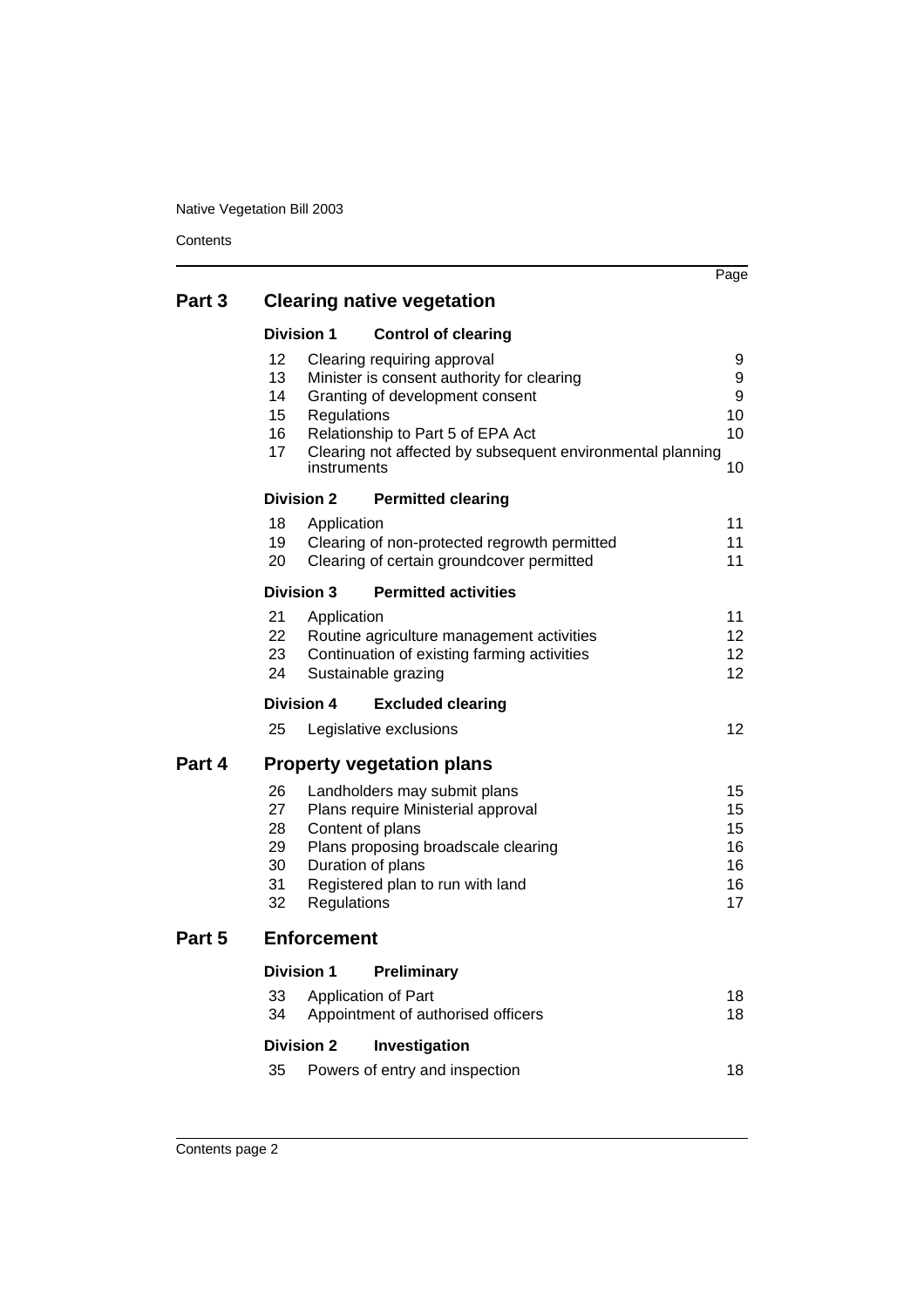**Contents** 

|                   |                          |                                                            | Page     |  |
|-------------------|--------------------------|------------------------------------------------------------|----------|--|
|                   | <b>Division 3</b>        | <b>Director-General's powers</b>                           |          |  |
|                   | 36                       | Power to obtain information                                | 20       |  |
|                   | 37                       | Director-General may make "stop work" order                | 21       |  |
|                   | 38                       | Directions for remedial work                               |          |  |
|                   | 39                       | Appeals under this Division                                |          |  |
|                   | 40                       | Prior notification not required                            | 23       |  |
|                   | <b>Division 4</b>        | <b>Civil and criminal proceedings</b>                      |          |  |
|                   | 41                       | Restraint of contraventions of this Act                    | 23       |  |
|                   | 42                       | Proceedings for offences                                   | 24       |  |
|                   | 43<br>Penalty notices    |                                                            | 24       |  |
|                   | 44                       | Evidentiary provision                                      | 25       |  |
|                   | 45                       | Offences by corporations                                   | 26       |  |
| Part 6            |                          | <b>Miscellaneous provisions</b>                            |          |  |
|                   | 46                       | Regulation of collection of timber for commercial firewood | 27       |  |
|                   | 47<br>Act binds Crown    |                                                            | 27       |  |
|                   | 48                       | Delegation of functions                                    | 27       |  |
|                   | 49<br>Service of notices |                                                            | 28       |  |
|                   | 50<br>Evidence           |                                                            | 28       |  |
|                   | 51<br>Regulations        |                                                            | 28       |  |
|                   | 52<br>Repeals            |                                                            | 29       |  |
|                   | 53<br>54                 | Amendment of other Acts                                    | 29<br>29 |  |
|                   | 55<br>Review of Act      | Savings, transitional and other provisions                 | 29       |  |
|                   |                          |                                                            |          |  |
| <b>Schedule 1</b> |                          | Land excluded from operation of Act                        | 30       |  |
| <b>Schedule 2</b> |                          | <b>Amendment of other Acts</b>                             | 32       |  |
| <b>Schedule 3</b> |                          | Savings, transitional and other provisions                 | 33       |  |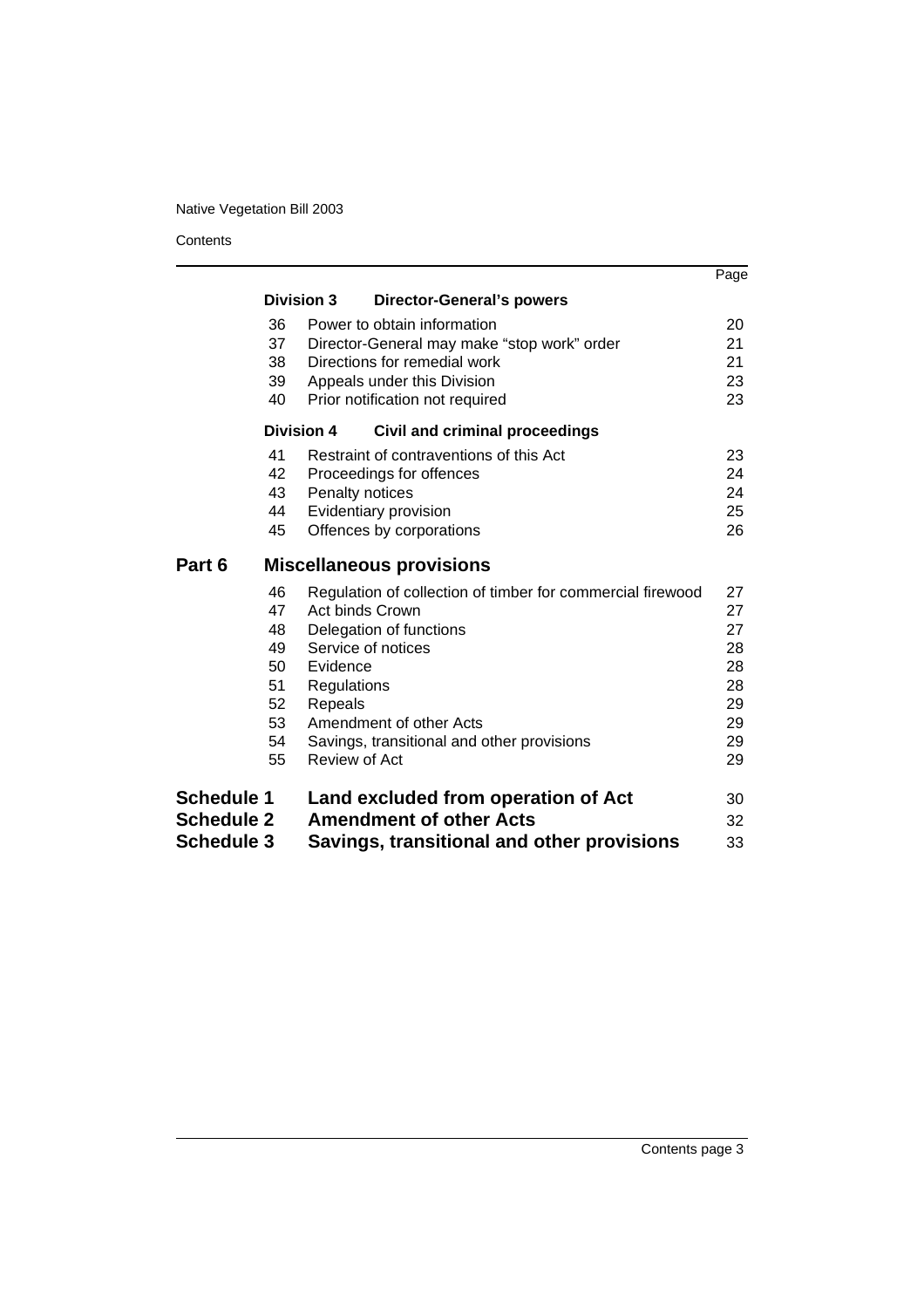*I certify that this PUBLIC BILL, which originated in the LEGISLATIVE ASSEMBLY, has finally passed the LEGISLATIVE COUNCIL and the LEGISLATIVE ASSEMBLY of NEW SOUTH WALES.*

> *Clerk of the Legislative Assembly. Legislative Assembly, Sydney, , 2003*



New South Wales

## **Native Vegetation Bill 2003**

Act No , 2003

An Act relating to the sustainable management and conservation of native vegetation; to repeal the *Native Vegetation Conservation Act 1997*; and for other purposes.

*I have examined this Bill, and find it to correspond in all respects with the Bill as finally passed by both Houses.*

*Chairman of Committees of the Legislative Assembly.*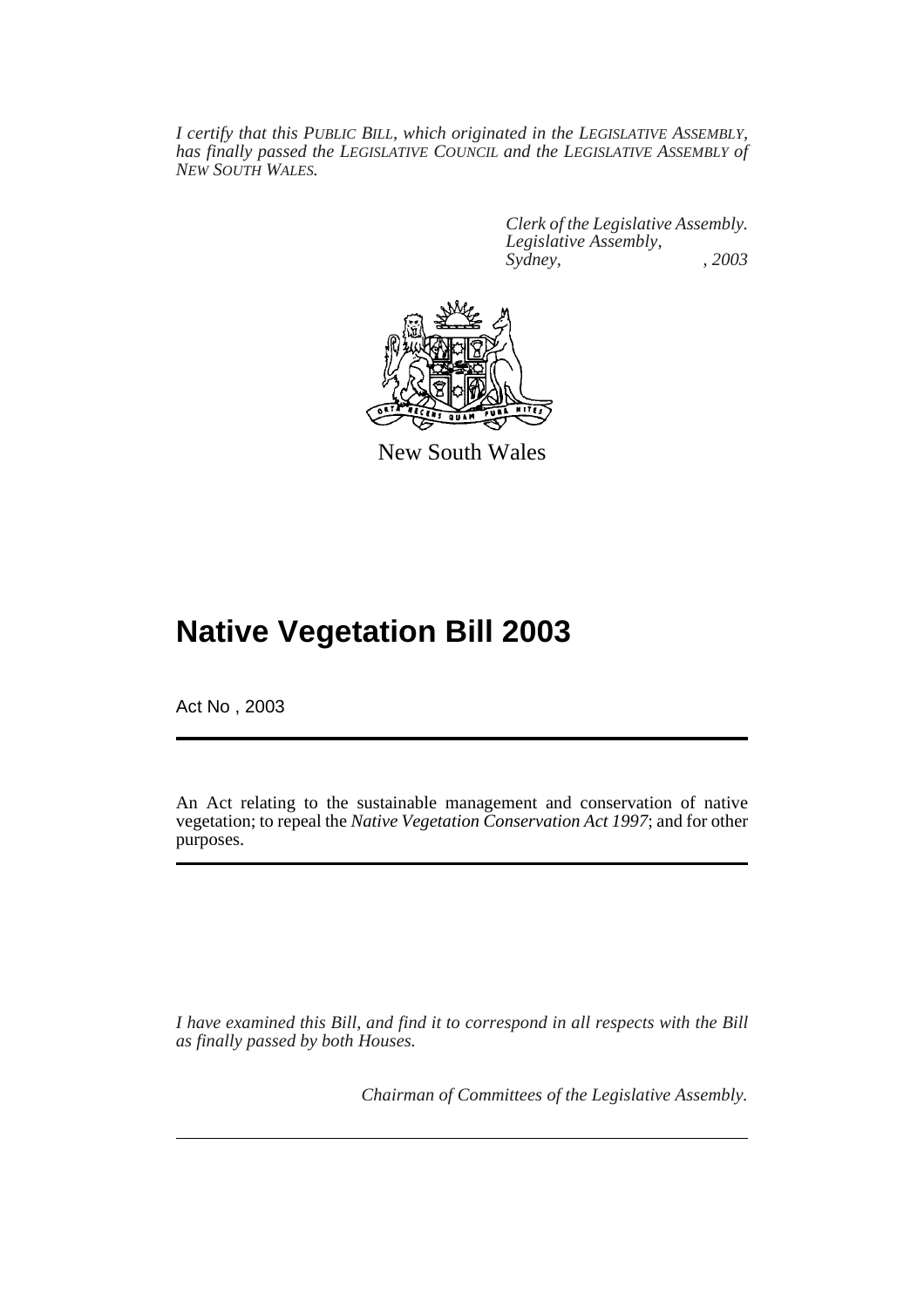#### Clause 1 Native Vegetation Bill 2003

Part 1 Preliminary

### **The Legislature of New South Wales enacts:**

### <span id="page-4-1"></span><span id="page-4-0"></span>**Part 1 Preliminary**

### **1 Name of Act**

This Act is the *Native Vegetation Act 2003*.

### <span id="page-4-2"></span>**2 Commencement**

This Act commences on a day or days to be appointed by proclamation.

### <span id="page-4-3"></span>**3 Objects of Act**

The objects of this Act are:

- (a) to provide for, encourage and promote the management of native vegetation on a regional basis in the social, economic and environmental interests of the State, and
- (b) to prevent broadscale clearing unless it improves or maintains environmental outcomes, and
- (c) to protect native vegetation of high conservation value having regard to its contribution to such matters as water quality, biodiversity, or the prevention of salinity or land degradation, and
- (d) to improve the condition of existing native vegetation, particularly where it has high conservation value, and
- (e) to encourage the revegetation of land, and the rehabilitation of land, with appropriate native vegetation,

in accordance with the principles of ecologically sustainable development.

### <span id="page-4-4"></span>**4 Definitions**

(1) In this Act:

*authorised officer* means a person appointed under section 34.

*broadscale clearing*—see section 8.

*catchment management authority* means a catchment management authority established under the *Catchment Management Authorities Act 2003*.

*clearing* native vegetation—see section 7.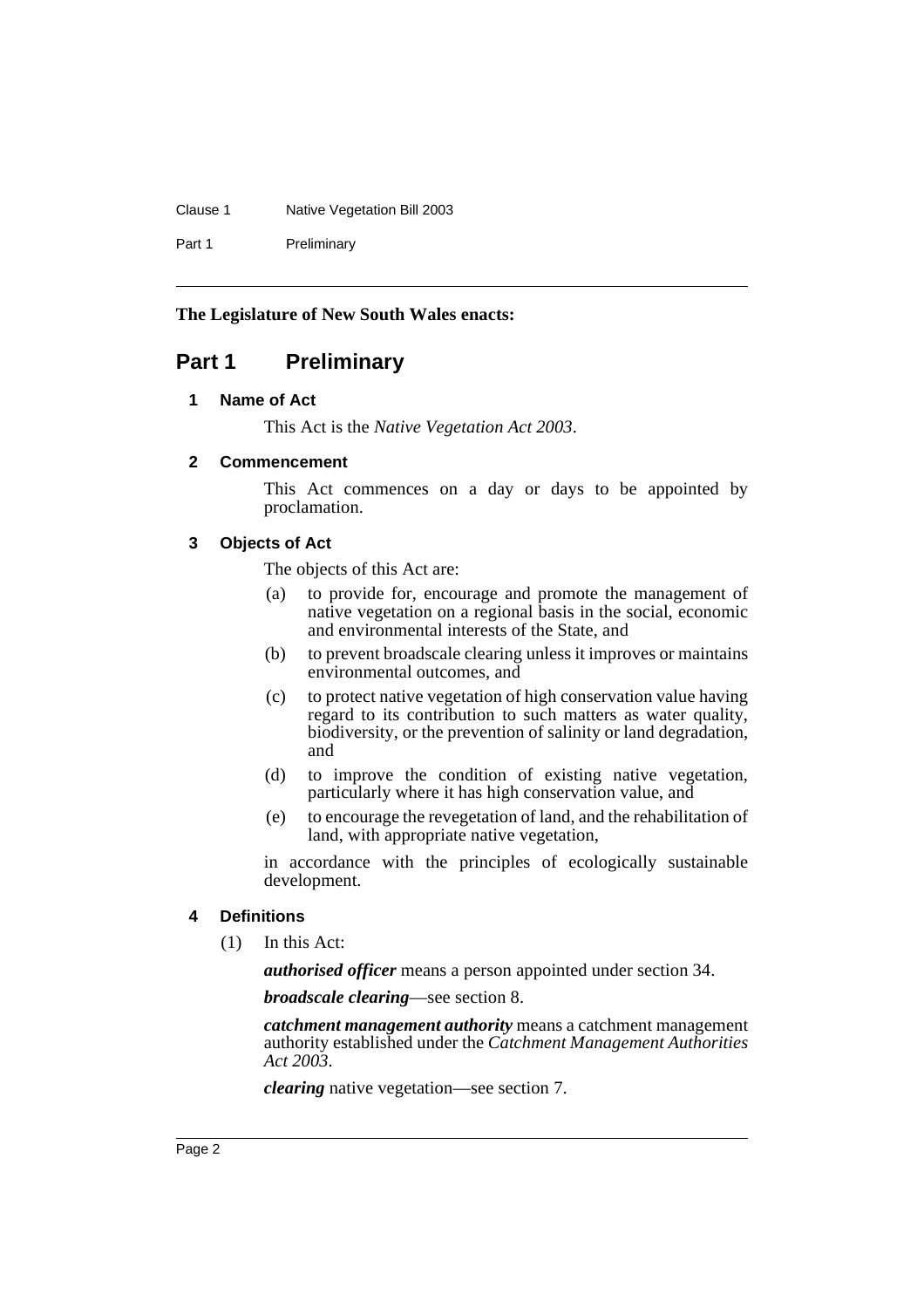Native Vegetation Bill 2003 Clause 4

Preliminary **Preliminary** Part 1

*development consent* means development consent under Part 4 of the EPA Act.

*Director-General* means the Director-General of the Department of Infrastructure, Planning and Natural Resources.

*environmental planning instrument* has the same meaning as in the EPA Act.

*EPA Act* means the *Environmental Planning and Assessment Act 1979*.

*exercise* a function includes perform a duty.

*function* includes a power, authority or duty.

*government agency* means any public or local authority, and includes:

- (a) a government department, State owned corporation and council of a local government area, and
- (b) the head of a government agency.

*groundcover* means any type of herbaceous vegetation.

*landholder* means a person who owns land or who, whether by reason of ownership or otherwise, is in lawful occupation or possession, or has lawful management or control, of land.

*native vegetation*—see section 6.

*property vegetation plan* means a property vegetation plan that has been approved under Part 4.

*protected regrowth*—see section 10.

*regrowth*—see section 9.

*remnant native vegetation*—see section 9.

*routine agricultural management activities*—see section 11.

*wetland* includes any shallow body of water (such as a marsh, billabong, swamp or sedgeland) that is:

- (a) inundated cyclically, intermittently or permanently with water, and
- (b) vegetated with wetland plant communities.
- (2) Notes in the text of this Act do not form part of this Act.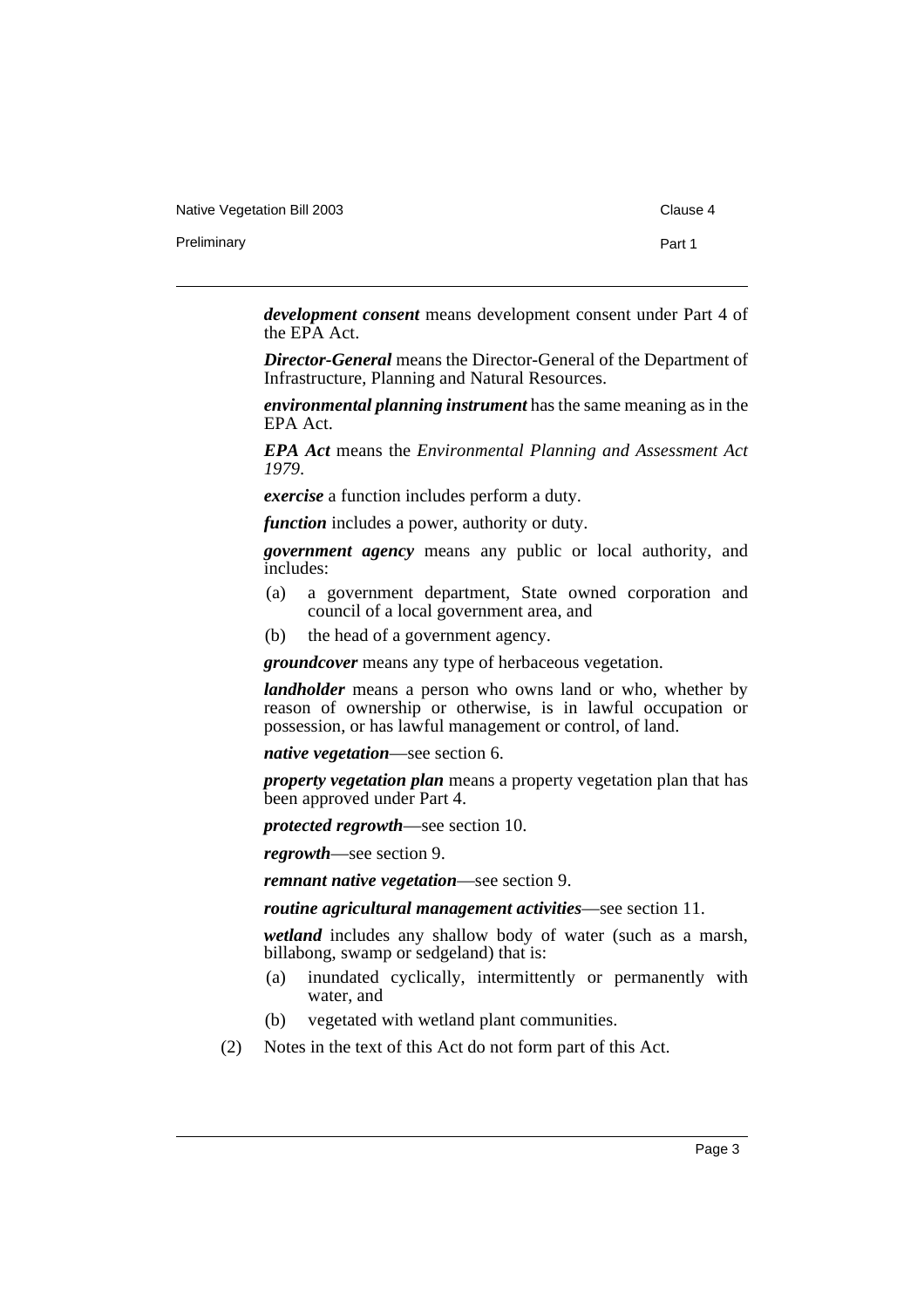#### Clause 5 Native Vegetation Bill 2003

Part 1 Preliminary

### <span id="page-6-0"></span>**5 Land excluded from operation of Act**

- (1) This Act does not apply to the following land:
	- (a) the land described or referred to in Part 1 of Schedule 1 (National park estate and other conservation areas),
	- (b) the land described or referred to in Part 2 of Schedule 1 (State forestry land),
	- (c) the land described or referred to in Part 3 of Schedule 1 (Urban areas).
- (2) The regulations may amend Schedule 1.
- (3) A regulation amending Schedule 1 to extend the area of land described or referred to in that Schedule is not to be made unless the Minister certifies to the Governor that adequate provision has been made in environmental planning instruments or other statutory instruments applying to that additional area for the conservation and management of native vegetation.

**Note.** If land is excluded from the operation of this Act, the land will continue to be subject to any local environmental plan that applies to the land.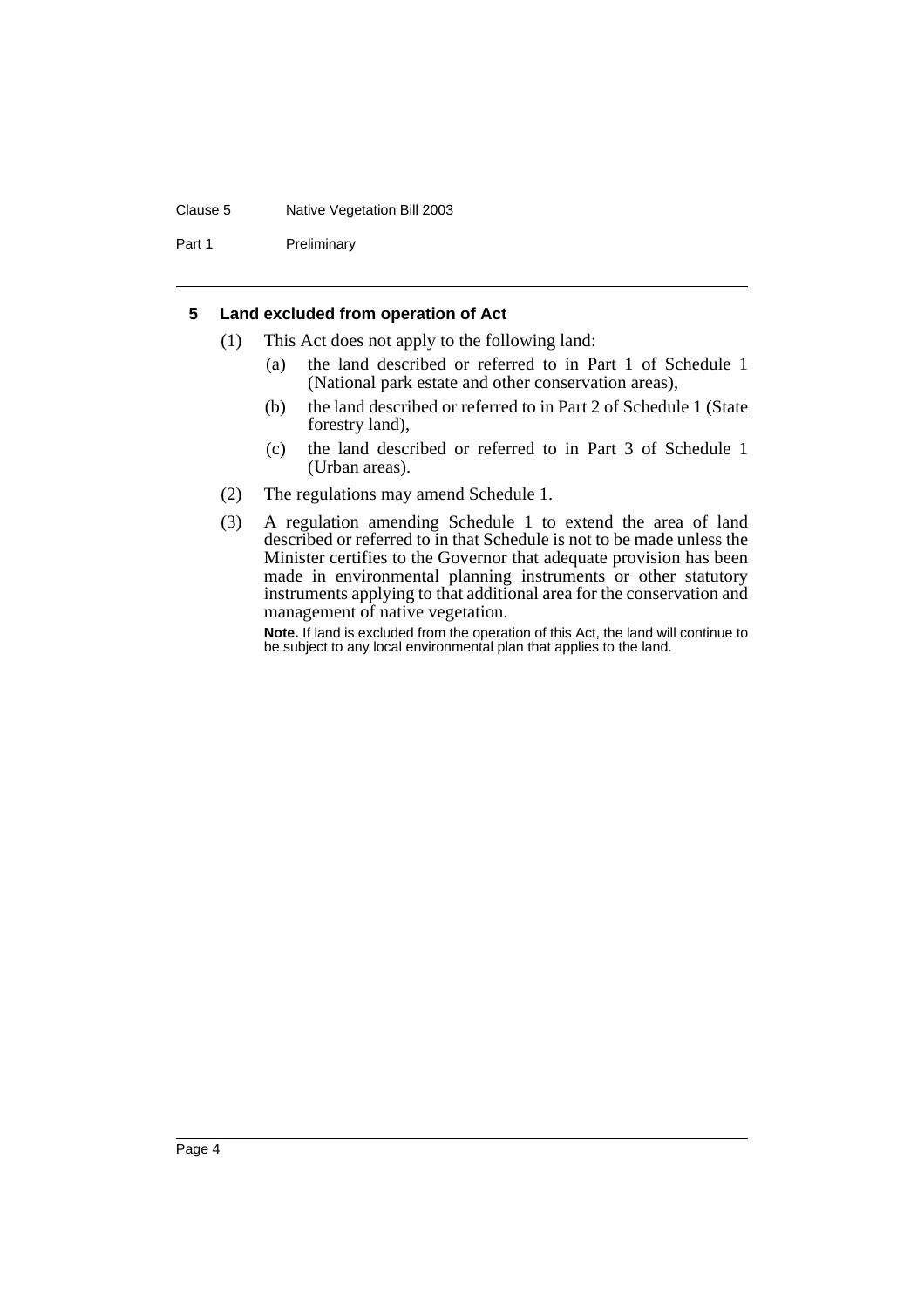Native Vegetation Bill 2003 Clause 6

Key concepts **Part 2** 

### <span id="page-7-1"></span><span id="page-7-0"></span>**Part 2 Key concepts**

### **6 Meaning of native vegetation**

- (1) For the purposes of this Act, *native vegetation* means any of the following types of indigenous vegetation:
	- (a) trees (including any sapling or shrub, or any scrub),
	- (b) understorey plants,
	- (c) groundcover (being any type of herbaceous vegetation),
	- (d) plants occurring in a wetland.
- (2) Vegetation is *indigenous* if it is of a species of vegetation, or if it comprises species of vegetation, that existed in the State before European settlement.
- (3) For the purposes of this Act, *native vegetation* does not include any mangroves, seagrasses or any other type of marine vegetation to which section 205 of the *Fisheries Management Act 1994* applies.

### <span id="page-7-2"></span>**7 Meaning of clearing native vegetation**

For the purposes of this Act, *clearing* native vegetation means any one or more of the following:

- (a) cutting down, felling, thinning, logging or removing native vegetation,
- (b) killing, destroying, poisoning, ringbarking, uprooting or burning native vegetation.

**Note.** See Division 3 of Part 3 for the exclusion of routine agricultural management and other farming activities from constituting the clearing of native vegetation if the landholder can establish that any clearing was carried out for the purpose of those activities.

### <span id="page-7-3"></span>**8 Meaning of broadscale clearing**

For the purposes of this Act, *broadscale clearing* of native vegetation means the clearing of any remnant native vegetation or protected regrowth.

**Note.** See sections 14 (3) and 29 and the provisions of sections 18–25.

### <span id="page-7-4"></span>**9 Meanings of remnant native vegetation and regrowth**

(1) For the purposes of this Act, *remnant native vegetation* means any native vegetation other than regrowth.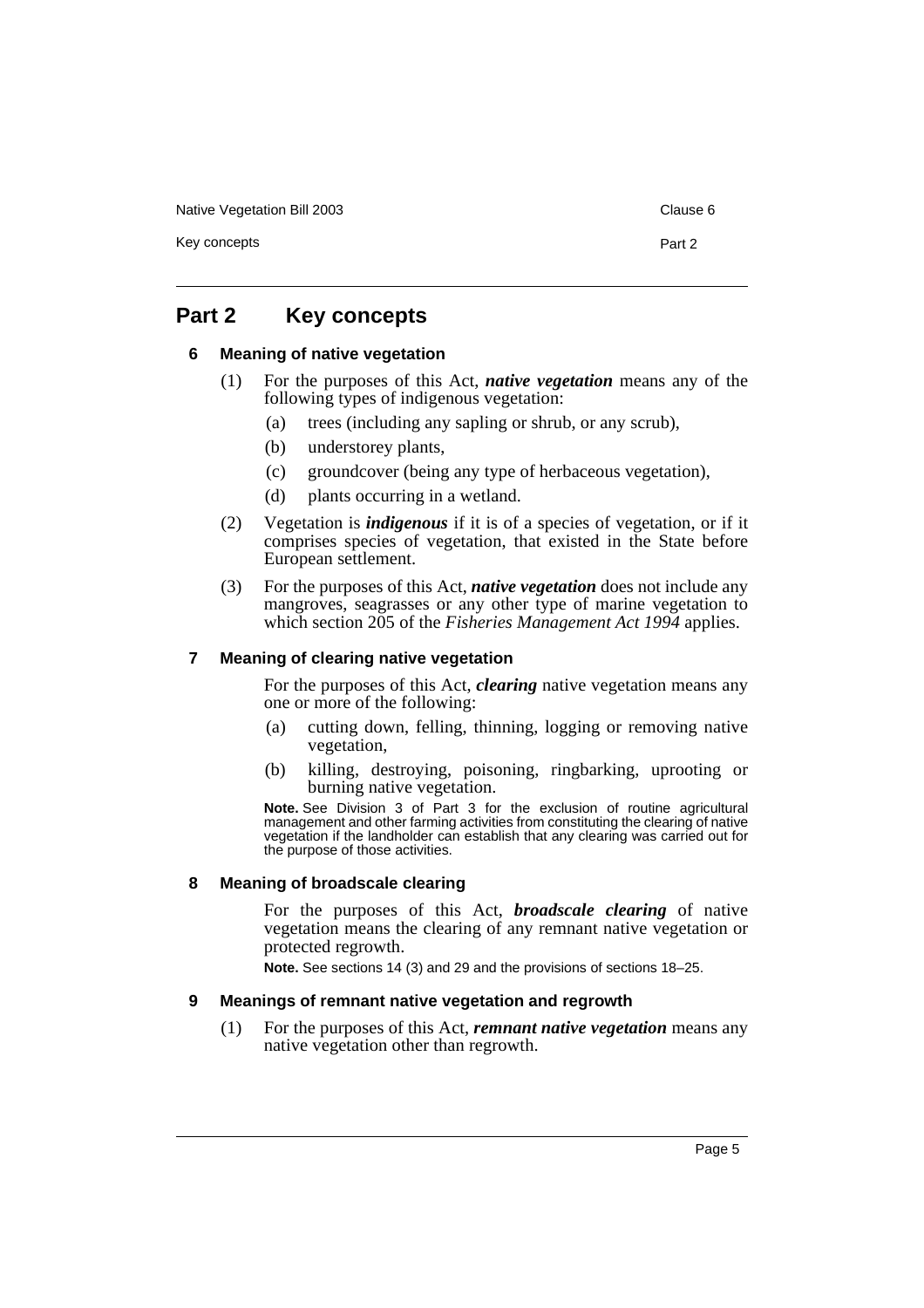#### Clause 10 Native Vegetation Bill 2003

Part 2 Key concepts

- (2) For the purposes of this Act, *regrowth* means any native vegetation that has regrown since the earlier of the following dates:
	- (a) 1 January 1983 in the case of land in the Western Division and 1 January 1990 in the case of other land,
	- (b) the date specified in a property vegetation plan for the purposes of this definition (in exceptional circumstances being a date based on existing rotational farming practices).
- (3) In subsection (2) (b), *existing rotational farming practices* means rotational farming practices:
	- (a) that are reasonable and in accordance with accepted farming practice, and
	- (b) that have been in place since the date specified in the plan.
- (4) Regrowth does not include any native vegetation that has regrown following unlawful clearing of remnant native vegetation or following clearing of remnant native vegetation caused by bushfire, flood, drought or other natural cause.

#### <span id="page-8-0"></span>**10 Meaning of protected regrowth**

- (1) For the purposes of this Act, *protected regrowth* means any native vegetation that is regrowth and that is identified as protected regrowth for the purposes of this Act in:
	- (a) a property vegetation plan, or
	- (b) an environmental planning instrument, or
	- (c) a natural resource management plan of a kind prescribed by the regulations, or
	- (d) an interim protection order under this section.
- (2) For the purposes of this Act, *protected regrowth* also includes any native vegetation that is regrowth and that has been grown or preserved (whether before or after the commencement of this Act) with the assistance of public funds granted for biodiversity conservation purposes.
- (3) Before native vegetation is identified as protected regrowth in an instrument referred to in subsection  $(1)$   $(a)$ – $(c)$ , the person or body making or approving the instrument must be satisfied that, based on available scientific evidence, the preservation of the vegetation is consistent with State-wide natural resource management standards and targets adopted for the purposes of the *Catchment Management Authorities Act 2003*.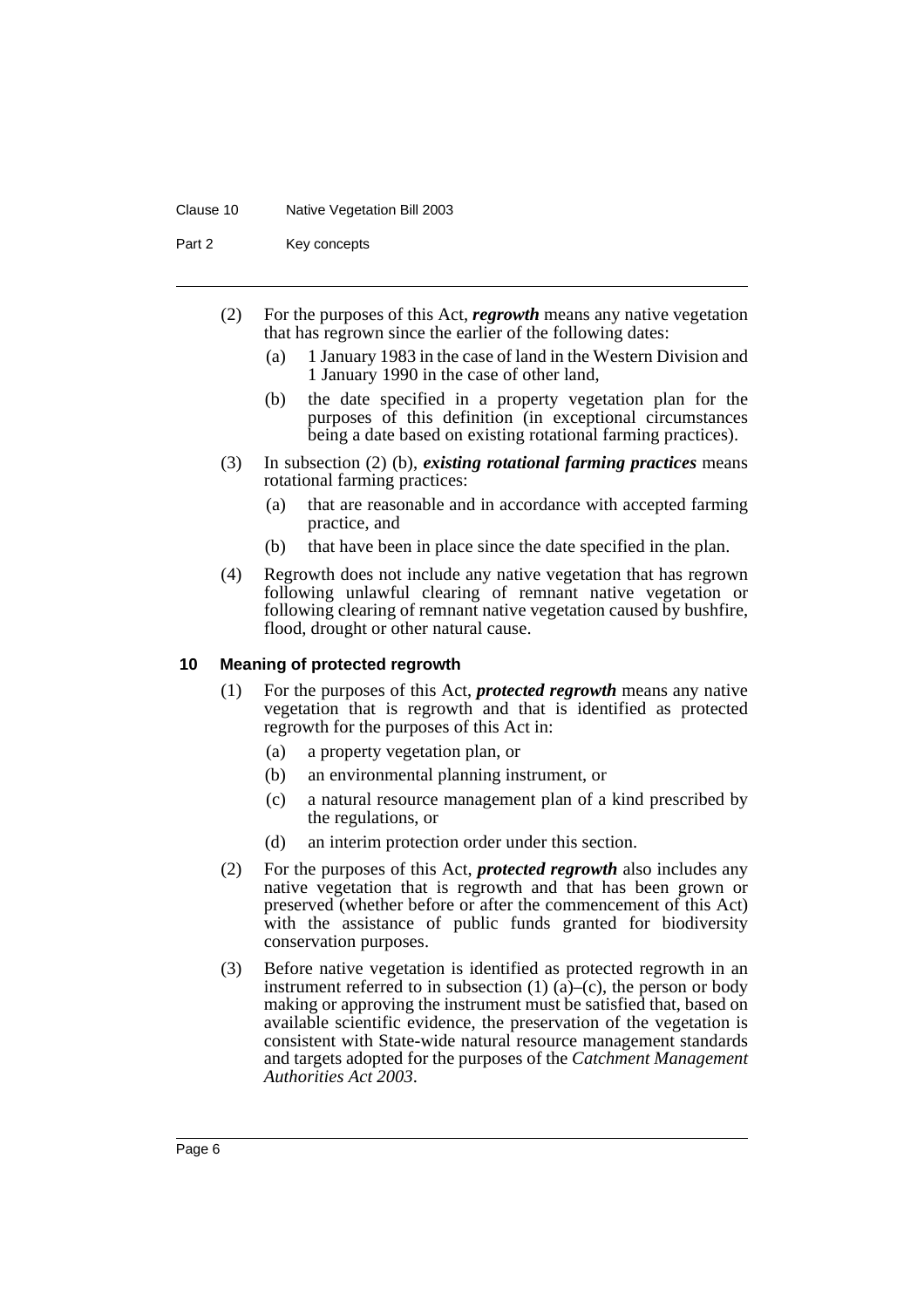Native Vegetation Bill 2003 Clause 11

Key concepts **Part 2** 

- 
- (4) Before native vegetation is identified as protected regrowth in a property vegetation plan, the Minister is to have regard to the social and economic implications of the preservation of the vegetation.
- (5) The Minister may make and publish an interim protection order for the purpose of protecting regrowth from being cleared pending an assessment of whether it should be identified as protected regrowth.
- (6) The regulations may make provision for or with respect to the making, duration and revocation of, and other matters relating to, interim protection orders under this section.
- (7) The landholder of any land affected by an interim protection order under this section may appeal to the Land and Environment Court against the making of the order.

### <span id="page-9-0"></span>**11 Meaning of routine agricultural management activities**

- (1) For the purposes of this Act, *routine agricultural management activities* mean any of the following activities on land carried out by or on behalf of the landholder:
	- (a) the construction, operation and maintenance of rural infrastructure:
		- (i) including (subject to the regulations) dams, permanent fences, buildings, windmills, bores, air strips (in the Western Division), stockyards, and farm roads, but
		- (ii) not including rural infrastructure in areas zoned as rural-residential under environmental planning environmental instruments or on small holdings (as defined in the regulations),
	- (b) the removal of noxious weeds under the *Noxious Weeds Act 1993*,
	- (c) the control of noxious animals under the *Rural Lands Protection Act 1998*,
	- (d) the collection of firewood (except for commercial purposes),
	- (e) the harvesting or other clearing of native vegetation planted for commercial purposes,
	- (f) the lopping of native vegetation for stock fodder (including uprooting mulga in the Western Division in areas officially declared to be drought affected),
	- (g) traditional Aboriginal cultural activities (except commercial activities),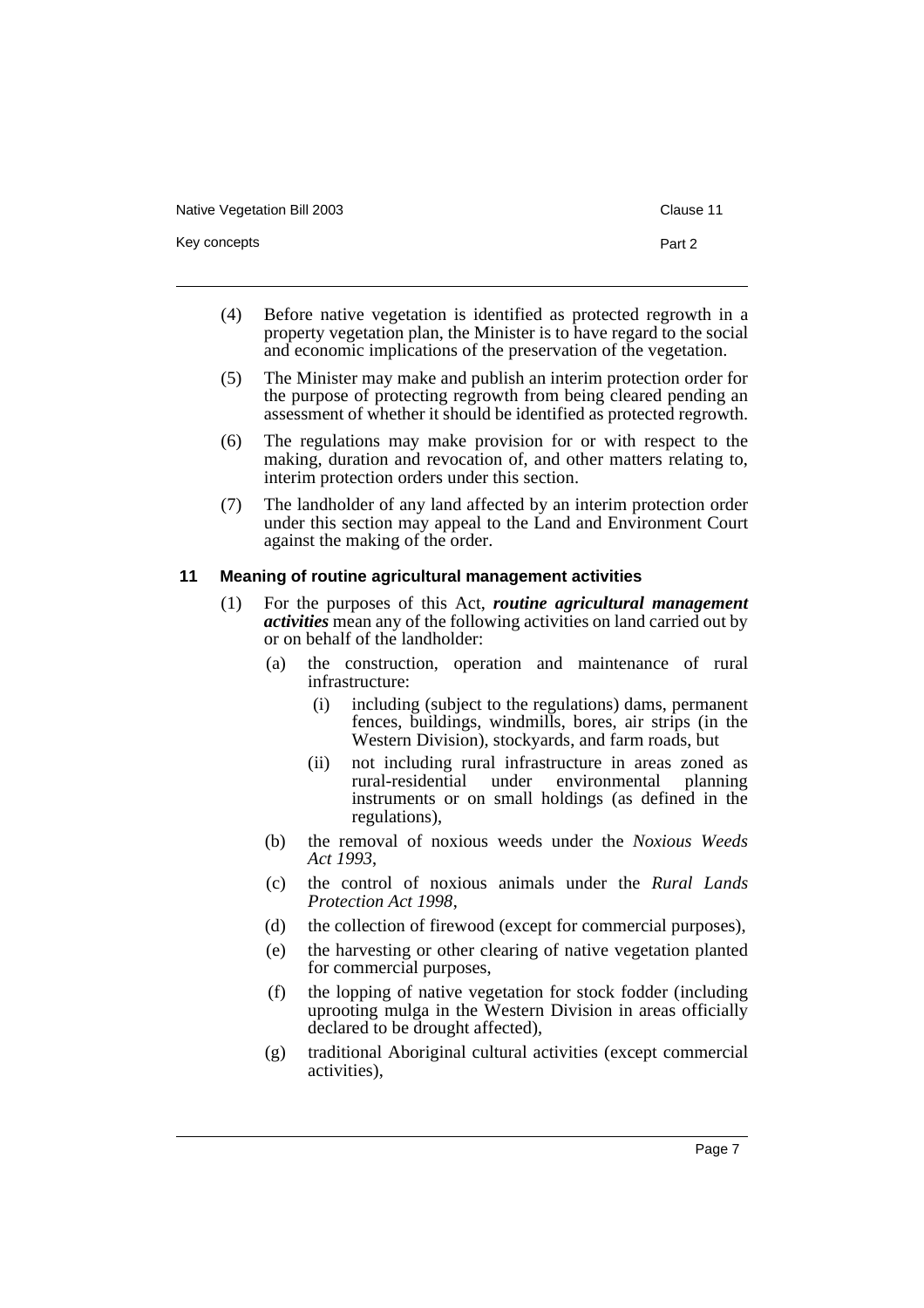#### Clause 11 Native Vegetation Bill 2003

Part 2 Key concepts

- (h) the maintenance of public utilities (such as those associated with the transmission of electricity, the supply of water, the supply of gas and electronic communication),
- (i) any activity reasonably considered necessary to remove or reduce an imminent risk of serious personal injury or damage to property.
- (2) The regulations may make provision for or with respect to extending, limiting or varying the activities that are routine agricultural management activities, and subsection (1) is to be construed accordingly.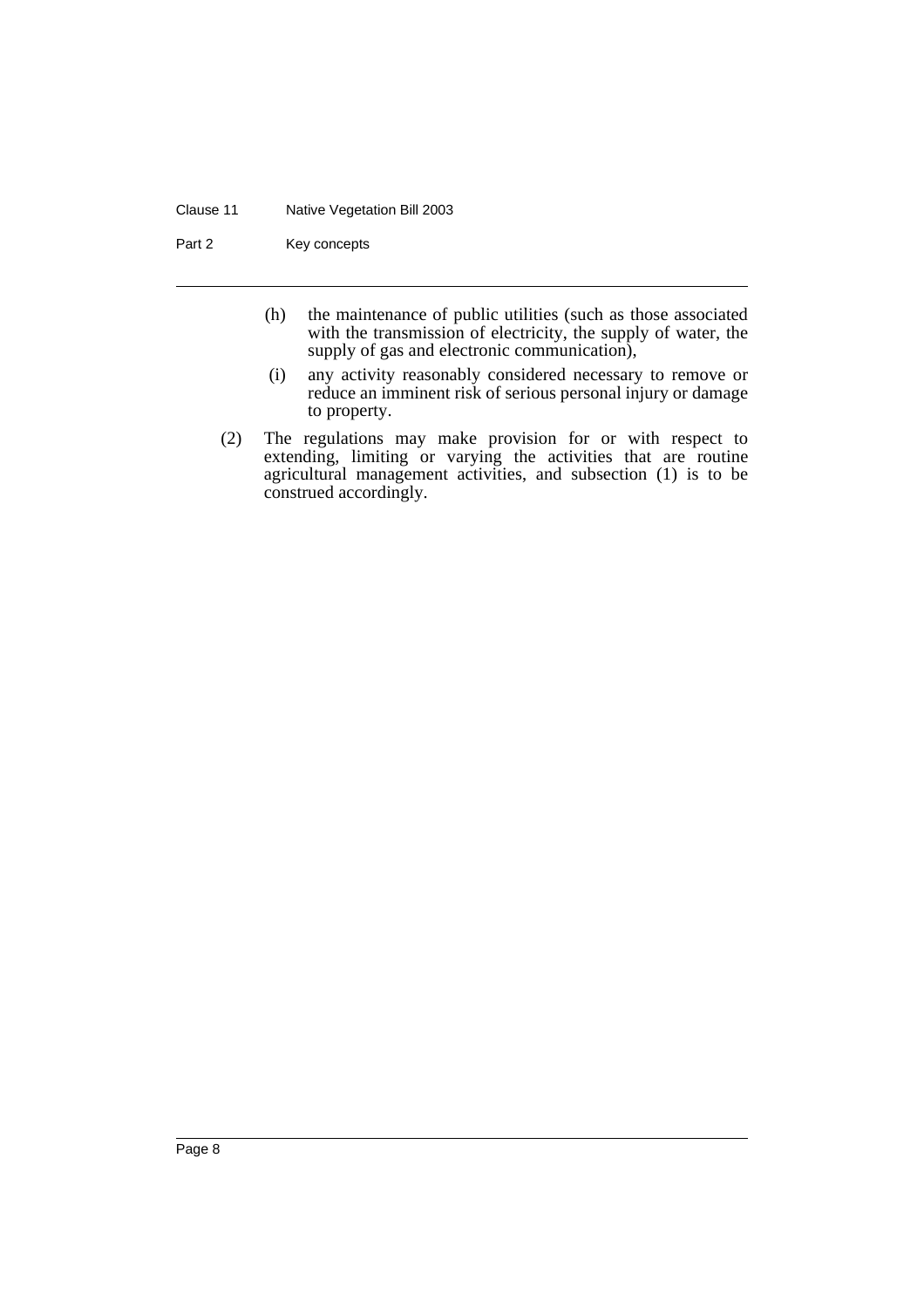Native Vegetation Bill 2003 **Clause 12** Clause 12

Clearing native vegetation example of the part 3

## <span id="page-11-0"></span>**Part 3 Clearing native vegetation**

### <span id="page-11-1"></span>**Division 1 Control of clearing**

### <span id="page-11-2"></span>**12 Clearing requiring approval**

- (1) Native vegetation must not be cleared except in accordance with:
	- (a) a development consent granted in accordance with this Act, or
	- (b) a property vegetation plan.
- (2) A person who carries out or authorises the carrying out of clearing in contravention of this section is guilty of an offence and is liable to the maximum penalty provided for under section 126 of the EPA Act for a contravention of that Act.
- (3) It is a defence in any proceedings for an offence against this section if it is established that the clearing was permitted under Division 2 or 3 or was excluded from this Act by Division 4.

### <span id="page-11-3"></span>**13 Minister is consent authority for clearing**

For the purposes of the EPA Act, the Minister is the consent authority for any development application made under that Act for any clearing of native vegetation that requires development consent because of this Act.

### <span id="page-11-4"></span>**14 Granting of development consent**

- (1) If development consent is, because of this Act, required to clear native vegetation, Part 4 of the EPA Act applies to the granting of the development consent, subject to this Division.
- (2) In determining an application for development consent under this Act, the Minister is to have regard to any relevant provisions of catchment action plans of catchment management authorities, and to other matters required by the regulations.
- (3) Development consent for broadscale clearing is not to be granted by the Minister unless the clearing concerned will improve or maintain environmental outcomes.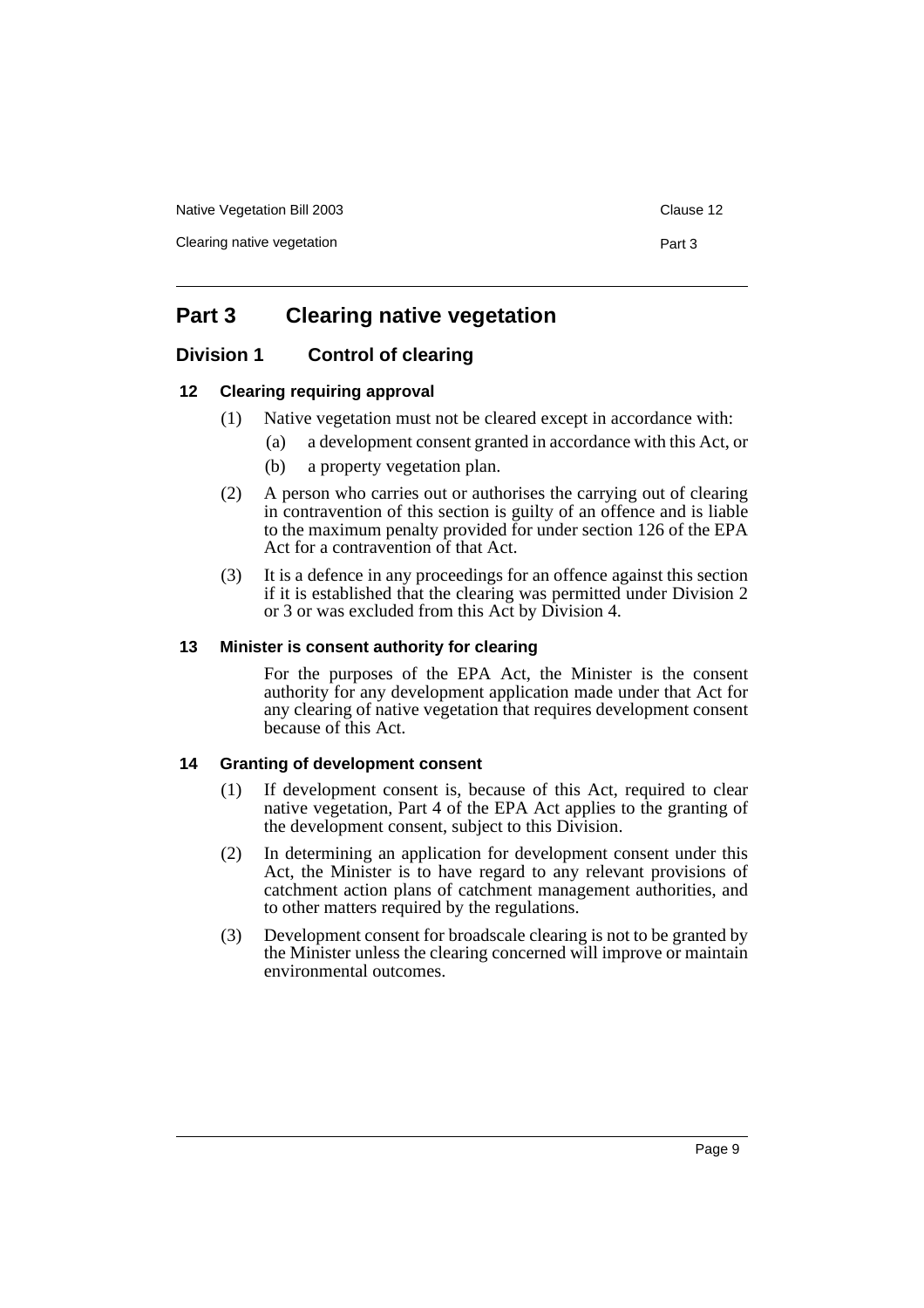#### Clause 15 Native Vegetation Bill 2003

Part 3 Clearing native vegetation

#### <span id="page-12-0"></span>**15 Regulations**

- (1) The regulations may make provision for or with respect to the following:
	- (a) clearing principles or other matters to which the Minister must or may have regard in determining an application for development consent under Part 4 of the EPA Act,
	- (b) the exclusion of matters required to be considered under Part 4 of the EPA Act,
	- (c) the circumstances in which broadscale clearing is to be regarded as improving or maintaining environmental outcomes for the purposes of development consent,
	- (d) the circumstances in which development consent for clearing is not to be granted,
	- (e) the keeping of a public register by the Director-General relating to development consents granted by the Minister under this Act and applications for such consents.
- (2) The regulations may also make provision, consistent with Part 4 of the EPA Act, for or with respect to the determination of applications for development consent for development comprising:
	- (a) the clearing of native vegetation, and
	- (b) any other form of development that requires development consent pursuant to an environmental planning instrument.

Any such regulation has effect despite anything in this Part.

### <span id="page-12-1"></span>**16 Relationship to Part 5 of EPA Act**

Part 5 of the EPA Act does not apply to any clearing carried out in accordance with this Part, and any such clearing is not an activity for the purposes of Part 5 of the EPA Act.

### <span id="page-12-2"></span>**17 Clearing not affected by subsequent environmental planning instruments**

If native vegetation is, or is about to be, cleared in accordance with:

- (a) development consent granted in accordance with this Act, or
- (b) a property vegetation plan,

that clearing cannot be prohibited, restricted or otherwise affected by a provision of any environmental planning instrument made after the consent was granted or the plan was approved (as the case requires).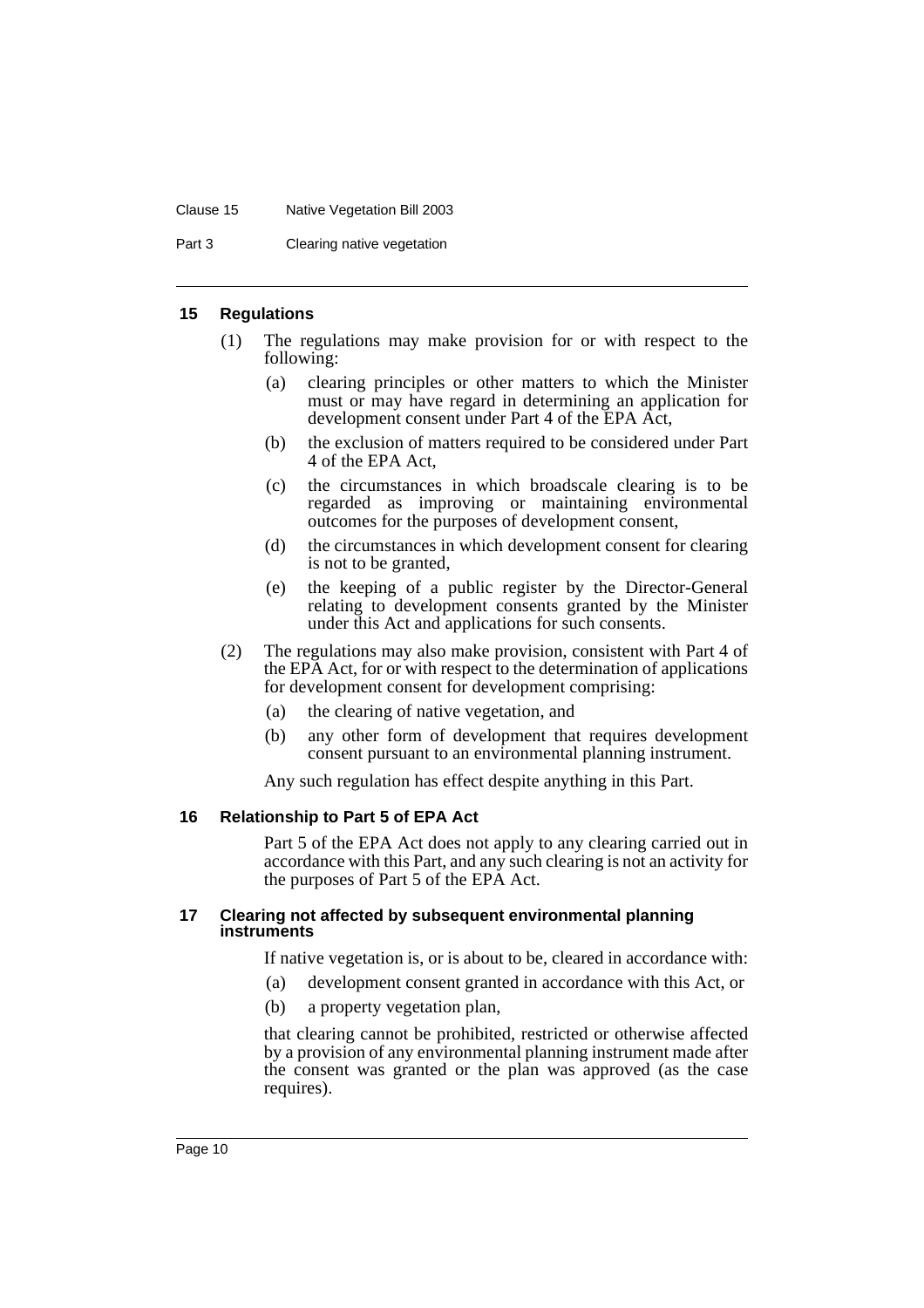Native Vegetation Bill 2003 Clause 18

Clearing native vegetation example of the part 3

### <span id="page-13-0"></span>**Division 2 Permitted clearing**

### <span id="page-13-1"></span>**18 Application**

- (1) This Division sets out the clearing of native vegetation that is permitted to be carried out without the authority conferred by a development consent or property vegetation plan.
- (2) This Division does not permit clearing without an approval or other authority required by another Act or in contravention of another Act.

### <span id="page-13-2"></span>**19 Clearing of non-protected regrowth permitted**

- (1) Clearing of native vegetation that is only regrowth, but not protected regrowth, is permitted.
- (2) This section is subject to any exclusion in a property vegetation plan.

### <span id="page-13-3"></span>**20 Clearing of certain groundcover permitted**

The clearing of native vegetation that comprises only groundcover is permitted if:

- (a) the vegetation comprises less than 50% of indigenous species of vegetation, and
- (b) not less than 10% of the area is covered with vegetation (whether dead or alive), and
- (c) those percentages are calculated in accordance with the regulations.

### <span id="page-13-4"></span>**Division 3 Permitted activities**

### <span id="page-13-5"></span>**21 Application**

- (1) This Division sets out the activities that do not constitute the clearing of native vegetation for the purposes of this Part and, accordingly, are permitted to be carried out without the authority conferred by a development consent or property vegetation plan.
- (2) This Division does not permit an activity without an approval or other authority required by another Act or in contravention of another Act.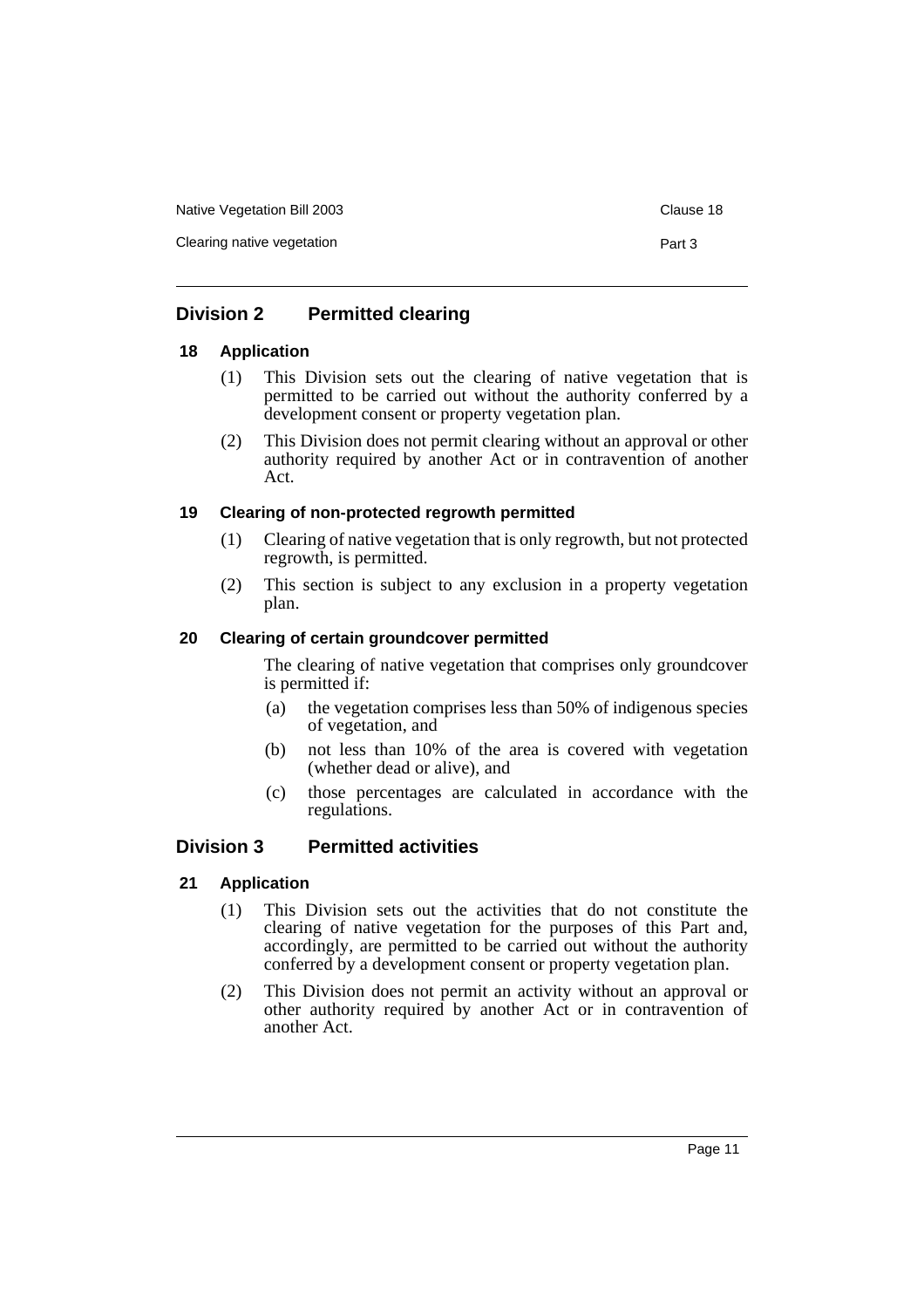#### Clause 22 Native Vegetation Bill 2003

Part 3 Clearing native vegetation

### <span id="page-14-0"></span>**22 Routine agriculture management activities**

- (1) Clearing for routine agricultural management activities is permitted.
- (2) This section does not authorise any clearing of native vegetation:
	- (a) if it exceeds the minimum extent necessary for carrying out the activity, or
	- (b) if it is done for a work, building or structure before the grant of any statutory approval or other authority required for the work, building or structure.

### <span id="page-14-1"></span>**23 Continuation of existing farming activities**

- (1) The continuation of existing cultivation, grazing or rotational farming practices is permitted if it does not involve the clearing of:
	- (a) remnant native vegetation, and
	- (b) in the case of the Western Division—native vegetation comprising trees not less that 3 metres high of any of the following species: *Eucalyptus camaldulensis* (river red gum), *Casuarina cristata* (belah), *Casuarina pauper* (belah) or *Callitris glaucophylla* (white cypress pine).
- (2) In this section, *existing* means existing at the commencement of this Act.

### <span id="page-14-2"></span>**24 Sustainable grazing**

Sustainable grazing that is not likely to result in the substantial longterm decline in the structure and composition of native vegetation is permitted.

### <span id="page-14-3"></span>**Division 4 Excluded clearing**

### <span id="page-14-4"></span>**25 Legislative exclusions**

This Act does not apply to the following types of clearing of native vegetation:

- (a) any clearing authorised under the *State Emergency and Rescue Management Act 1989* in relation to an emergency within the meaning of that Act,
- (b) any clearing authorised under the *Rural Fires Act 1997* in relation to any emergency fire fighting act within the meaning of that Act,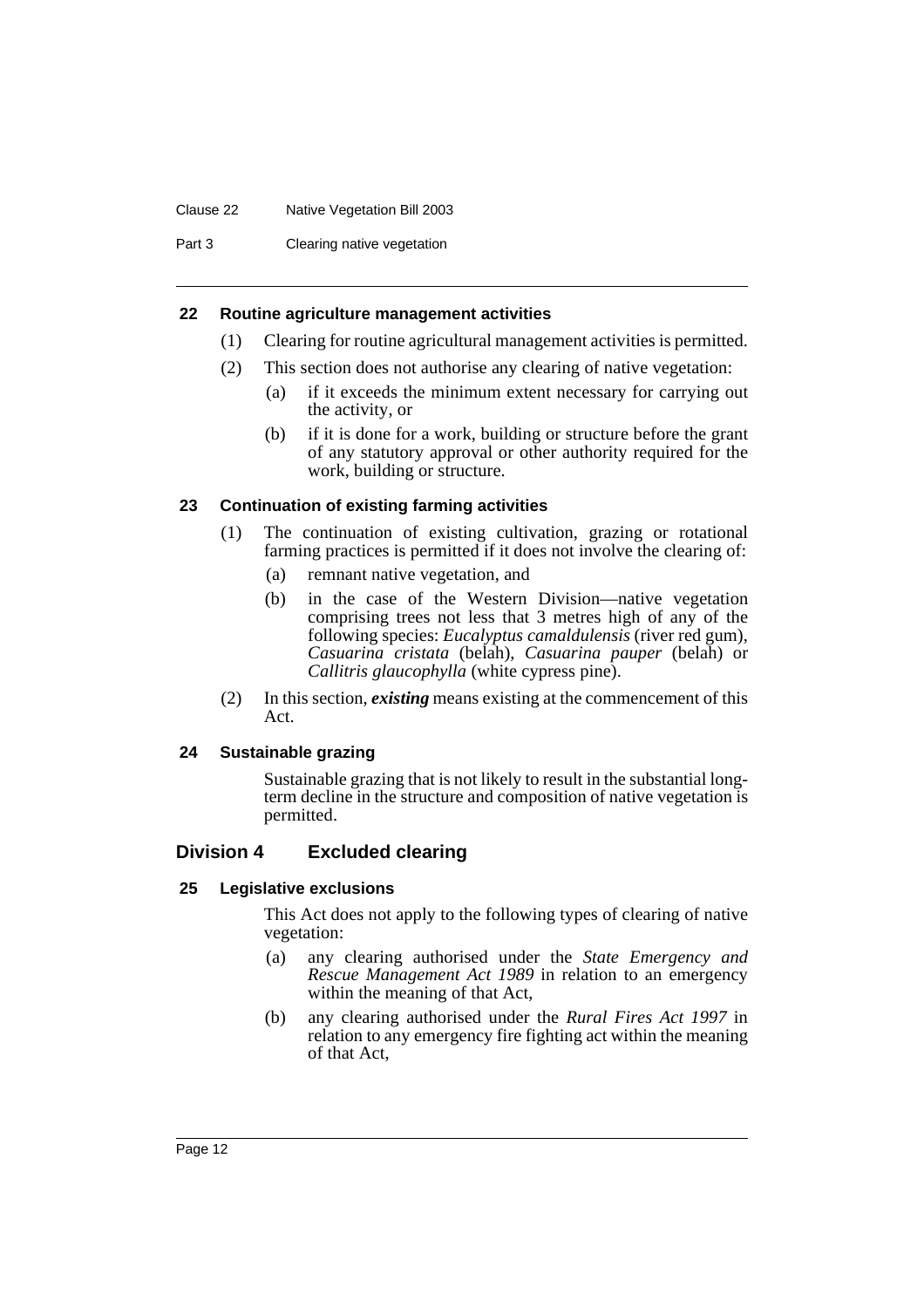- (c) any clearing carried out in accordance with a bush fire management plan under the *Rural Fires Act 1997*,
- (d) any clearing carried out in accordance with a property management plan approved by the Director-General of the Department of Environment and Conservation for the purposes of the *Threatened Species Conservation Act 1995*,
- (e) any clearing authorised under a licence issued under Division 1 of Part 6 of the *Threatened Species Conservation Act 1995*,
- (f) any clearing that is, or that is part of, designated development within the meaning of the EPA Act and for which development consent has been granted under that Act,
- (g) any clearing that is, or is part of, an activity carried out by a determining authority within the meaning of Part 5 of the EPA Act if the determining authority has complied with that Part,
- (h) any clearing that is, or is part of, an activity carried out in accordance with an approval of a determining authority within the meaning of Part 5 of the EPA Act if the determining authority has complied with that Part,
- (i) any clearing authorised to be carried out under Division 3 or 4 of Part 7 of the *Fisheries Management Act 1994*,
- (j) any clearing authorised under a licence issued under Division 6 of Part 7A of the *Fisheries Management Act 1994*,
- (k) any clearing carried out in accordance with a licence issued under section 131 of the *National Parks and Wildlife Act 1974*,
- (l) any clearing authorised under the *Mining Act 1992*,
- (m) any clearing authorised under the *Petroleum (Onshore) Act 1991*,
- (n) any clearing that consists of plantation operations within the meaning of the *Plantations and Reafforestation Act 1999* on an authorised plantation in accordance with any conditions of the authorisation and with the Plantations and Reafforestation Code under that Act,
- (o) any clearing that involves the removal or lopping of any tree or other vegetation in accordance with section 88 of the *Roads Act 1993*,
- (p) any clearing carried out in accordance with a consent under Division 3 of Part 9 of the *Roads Act 1993*,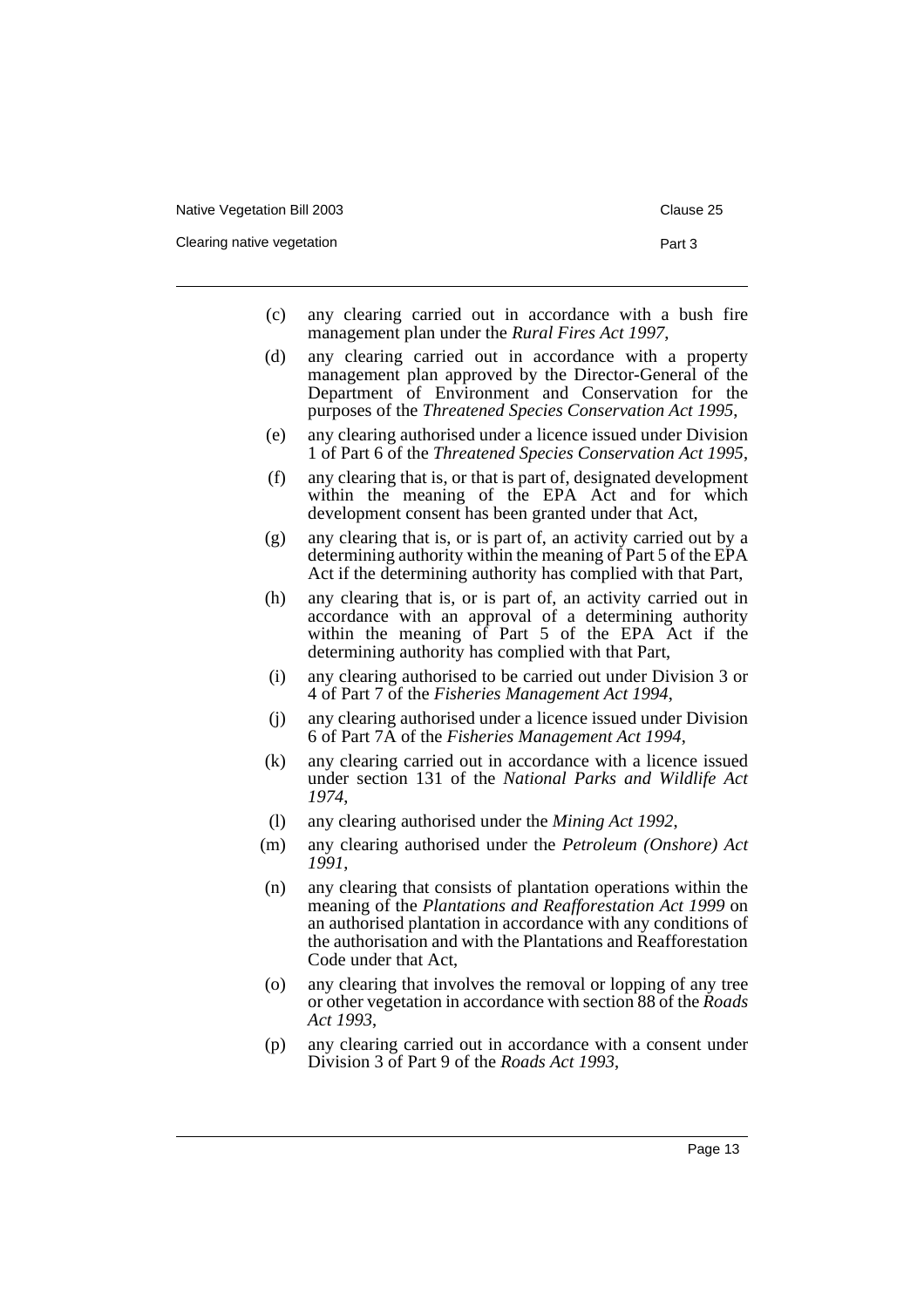#### Clause 25 Native Vegetation Bill 2003

Part 3 Clearing native vegetation

- (q) any clearing carried out in accordance with a permit under Part 3A of the *Rivers and Foreshores Improvement Act 1948*,
- (r) any clearing for the purpose of a survey under the *Surveying Act 2002* that is undertaken by or under the direction of a surveyor,
- (s) any clearing carried out in accordance with a licence, permit, authority or approval under the *Water Act 1912* or the *Water Management Act 2000*.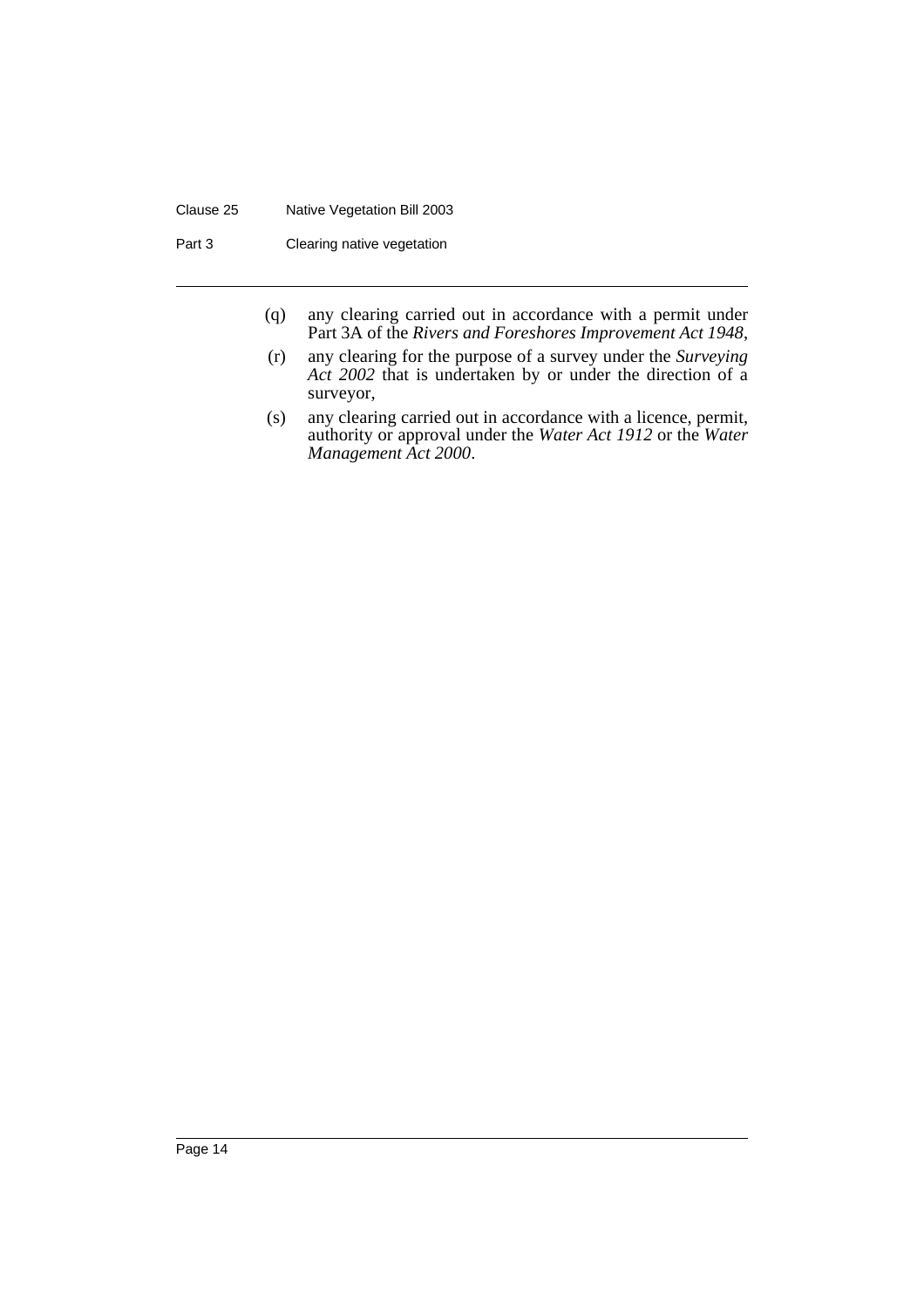Native Vegetation Bill 2003 **Clause 26** Clause 26

Property vegetation plans **Property** vegetation plans

### <span id="page-17-0"></span>**Part 4 Property vegetation plans**

### <span id="page-17-1"></span>**26 Landholders may submit plans**

- (1) A landholder or group of landholders may submit a draft property vegetation plan to the Director-General for approval by the Minister under this Part.
- (2) A draft plan cannot be submitted for approval without the consent in writing of:
	- (a) all landholders of land to which the plan applies, and
	- (b) any person who has an interest in the land prescribed by the regulations.
- (3) A draft plan is to comply with any other requirements as to the form and content of the plan that are prescribed by the regulations.

### <span id="page-17-2"></span>**27 Plans require Ministerial approval**

(1) A property vegetation plan has effect only if it is approved by the Minister.

**Note.** Section 48 permits the Minister to delegate this function to a catchment management authority or other government agency.

(2) In determining whether to approve a draft plan, the Minister is to have regard to any relevant provisions of catchment action plans of catchment management authorities, and to the matters required by the regulations.

### <span id="page-17-3"></span>**28 Content of plans**

A property vegetation plan submitted by a landholder may make provision for native vegetation management on the land to which it applies, including the following:

- (a) proposals for clearing native vegetation on the land,
- (b) the identification of native vegetation on the land as regrowth, as referred to in section 9 (2),
- (c) proposals relating to the thinning of native vegetation in the central area of the State that has regrown between 1 January 1983 and 1 January 1990,
- (d) proposals to enable landholders to obtain financial incentives for the management of natural resources, being proposals relating to the carrying out or funding of native vegetation management activities by catchment management authorities or other bodies,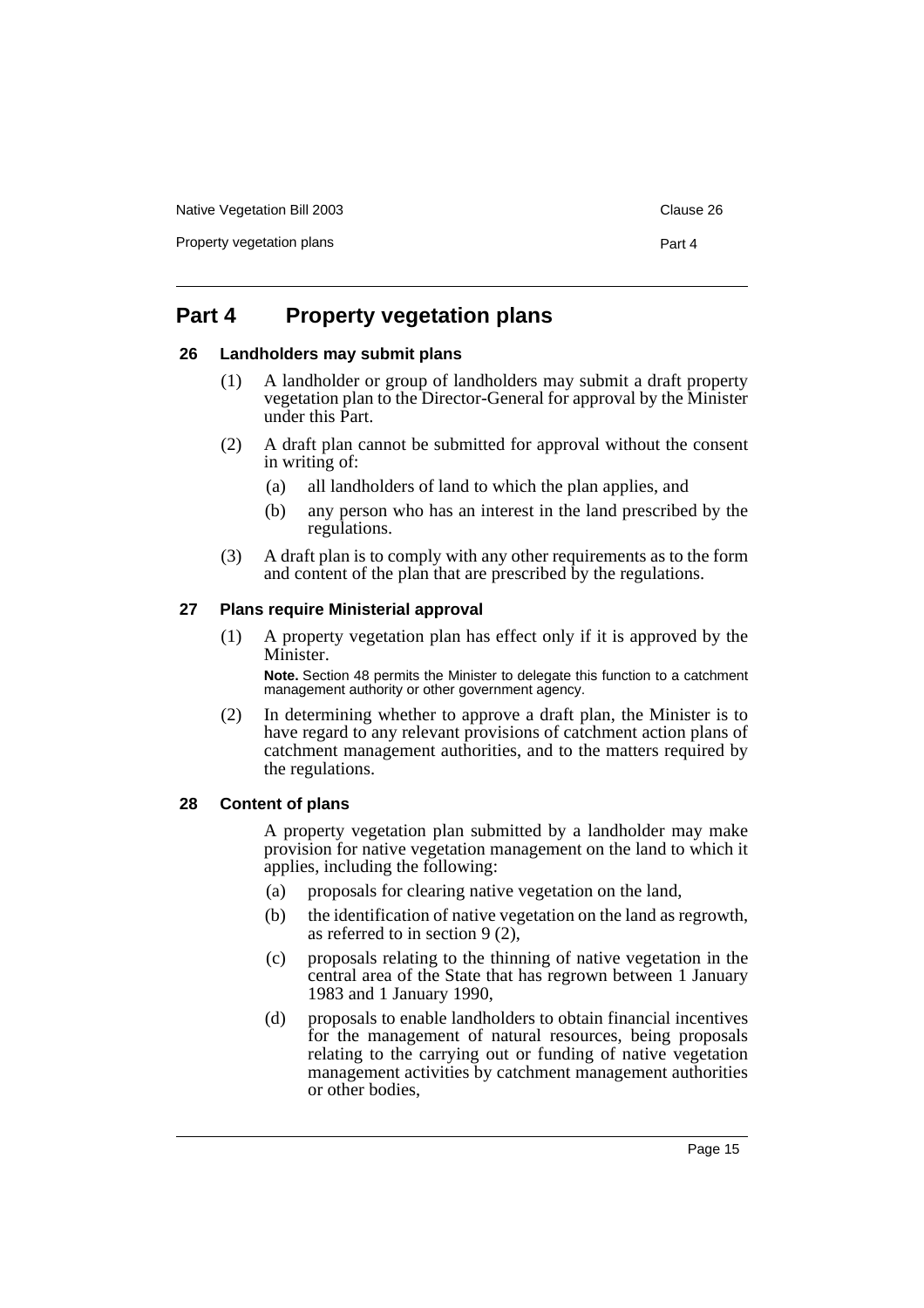#### Clause 29 Native Vegetation Bill 2003

Part 4 Property vegetation plans

- (e) proposals relating to the continuation of existing farming or other rural practices,
- (f) provisions excluding clearing for routine agricultural management or other activities from being permitted clearing,
- (g) such other provisions as are prescribed by the regulations.

### <span id="page-18-0"></span>**29 Plans proposing broadscale clearing**

- (1) This section applies to a property vegetation plan that proposes broadscale clearing of native vegetation.
- (2) The Minister is not to approve such a plan unless the clearing concerned will improve or maintain environmental outcomes.

### <span id="page-18-1"></span>**30 Duration of plans**

- (1) A property vegetation plan has effect for such period as is specified in the plan, subject to a maximum period of 15 years in the case of provisions of the plan for the clearing of native vegetation.
- (2) A property vegetation plan:
	- (a) may be varied by the landholder with the approval of the Minister, and
	- (b) may be terminated in accordance with the regulations by the Minister, by notice to the landholder of the land to which it applies, for the reasons stated in the notice (being reasons relating to a contravention by the landholder of the plan).
- (3) The regulations may make provision for reviews of property vegetation plans after 10 years.
- (4) A property vegetation plan continues to have effect despite any change in the landholders of the land concerned.

### <span id="page-18-2"></span>**31 Registered plan to run with land**

- (1) The landholders and other persons having a prescribed interest in land to which a property vegetation plan applies (the *parties to the plan*) may consent to the registration of the plan in accordance with this section.
- (2) On being notified by the Director-General that a property vegetation plan has been approved by the Minister and the parties to the plan have consented to the registration of the plan, the Registrar-General is required:
	- (a) to register the plan in the General Register of Deeds, and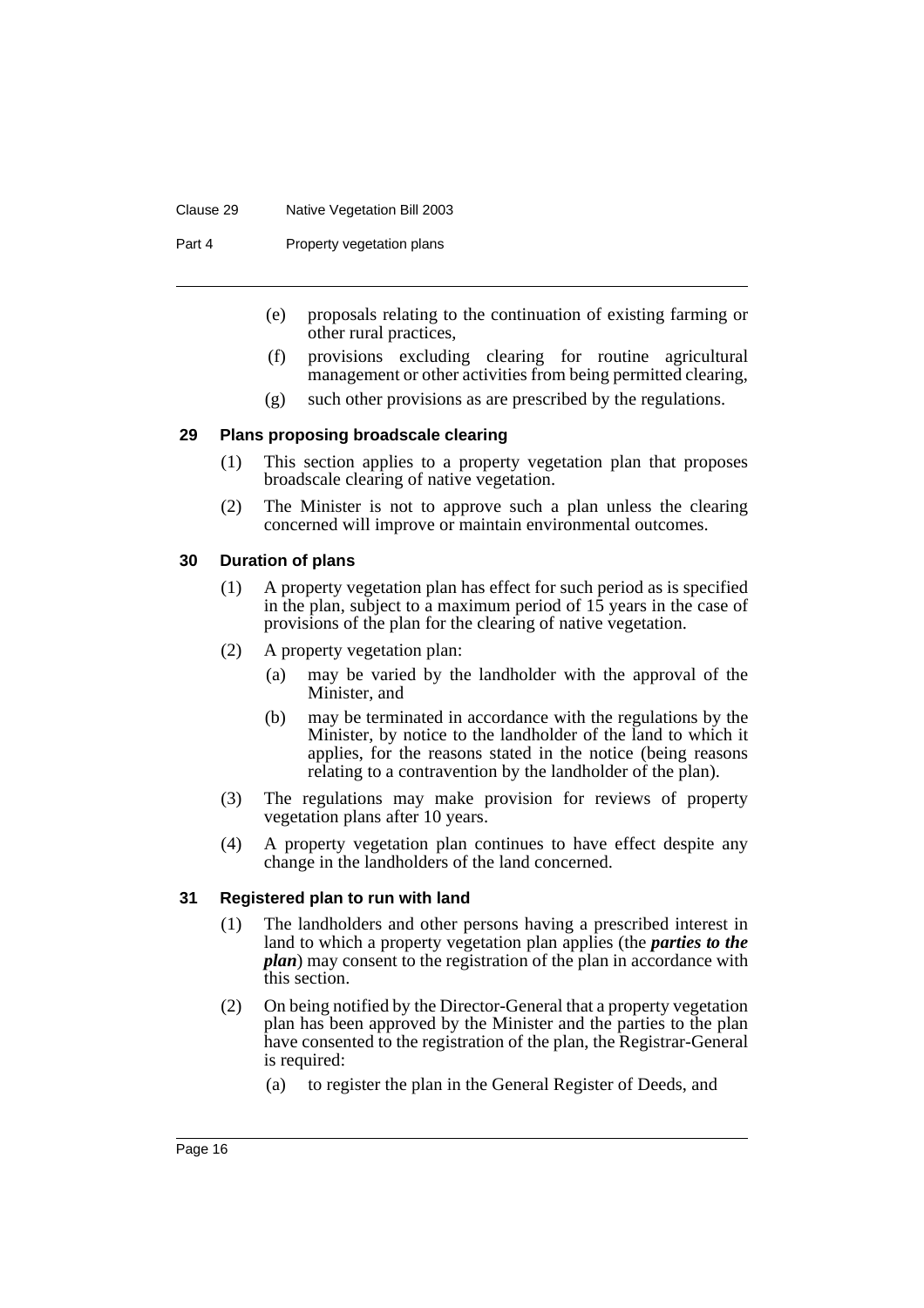- (b) if appropriate, make an entry:
	- (i) in the Register kept under the *Real Property Act 1900*, or
	- (ii) in any official record relating to Crown land,

which relates to the land to which the plan applies.

- (3) A plan that has been registered by the Registrar-General in accordance with this section is binding on, and is enforceable by and against, the successors in title to the parties to the plan. Those successors in title are taken to have notice of the plan.
- (4) A property vegetation plan relating to land under the *Real Property Act 1900* about which an entry is made in a folio is an interest recorded in the folio for the purposes of section 42 of that Act.
- (5) A reference in this section to a property vegetation plan includes a reference to any part of the plan or to any variation or termination of the plan.
- (6) In this section:

*successors in title* includes a mortgagee, chargee, covenant chargee or other person, in possession of land to which a property vegetation plan applies pursuant to a mortgage, charge, positive covenant or other encumbrance entered into before the registration of the plan.

#### <span id="page-19-0"></span>**32 Regulations**

The regulations may make provision for or with respect to property vegetation plans, including the following:

- (a) clearing principles or other matters to which the Minister must or may have regard in determining whether to approve such a plan,
- (b) the circumstances in which broadscale clearing is to be regarded as improving or maintaining environmental outcomes for the purposes of any such plan,
- (c) the circumstances in which any such plan is not to be approved,
- (d) the form and content of any such plans, including the evidence required to accompany a plan which identifies vegetation as regrowth,
- (e) the keeping of a public register by the Director-General relating to any such plans approved by the Minister under this Act that authorise the clearing of native vegetation or provide financial incentives, and applications for such approvals.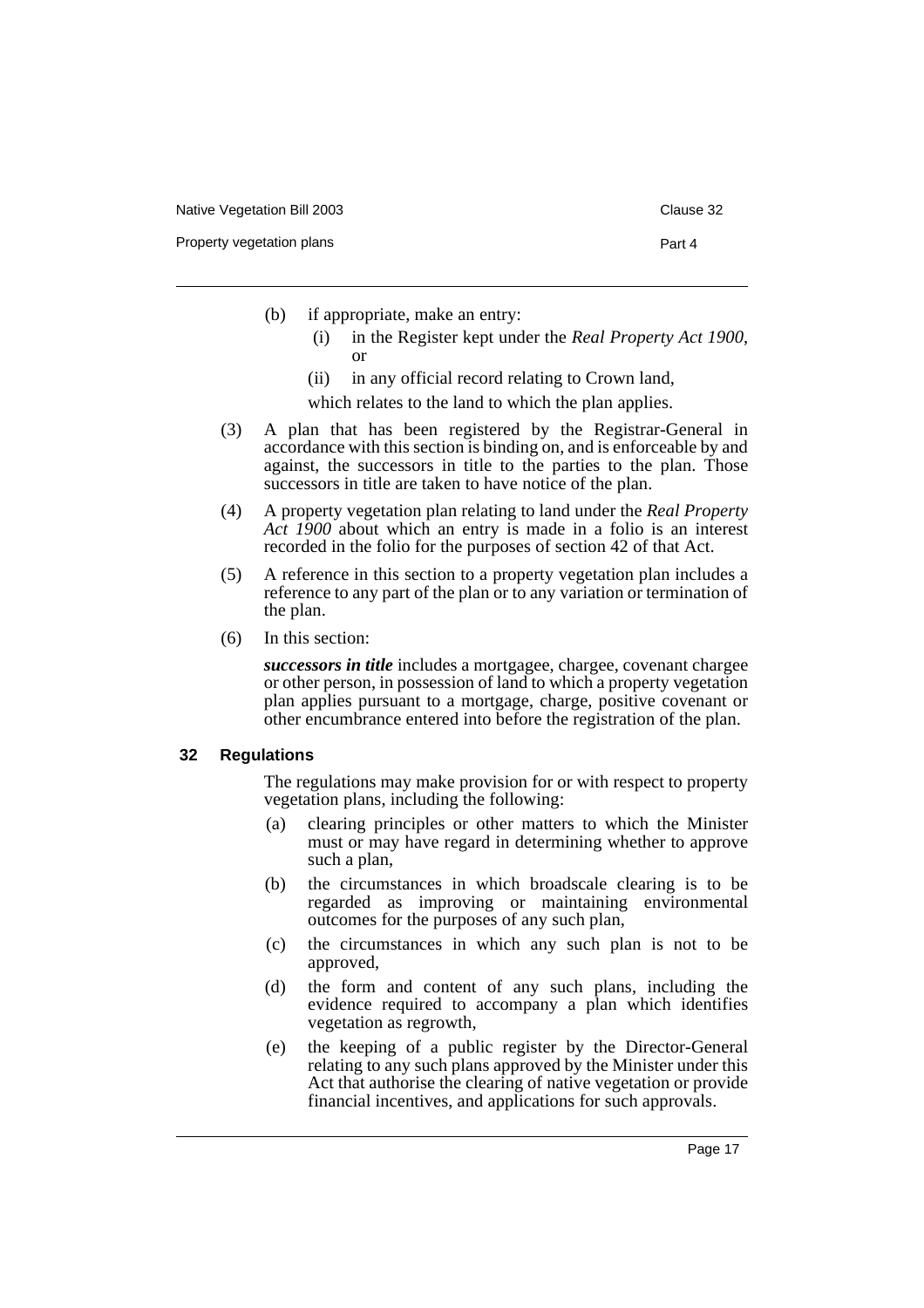#### Clause 33 Native Vegetation Bill 2003

Part 5 Enforcement

### <span id="page-20-0"></span>**Part 5 Enforcement**

### <span id="page-20-1"></span>**Division 1 Preliminary**

### <span id="page-20-2"></span>**33 Application of Part**

- (1) For the purposes of this Part, a reference to a contravention of this Act is a reference to a contravention of the following:
	- (a) this Act or the regulations,
	- (b) a property vegetation plan,
	- (c) the conditions of a development consent granted in accordance with this Act,
	- (d) an order or direction of the Director-General under this Part.
- (2) In this section, *this Act* includes the *Native Vegetation Conservation Act 1997*.

### <span id="page-20-3"></span>**34 Appointment of authorised officers**

- (1) The Minister may appoint any member of staff of a government agency as an authorised officer for the purposes of this Act.
- (2) The authority of an authorised officer may be limited by the relevant instrument of appointment to the functions specified in the instrument of appointment.
- (3) An authorised officer cannot exercise the functions of an authorised officer under this Act unless the officer is in possession of an identification card issued on behalf of the Minister.
- (4) In the course of exercising the functions of an authorised officer under this Act, the officer must, if requested to do so by any person who is subject to the exercise of the function, produce the officer's identification card to the person.

### <span id="page-20-4"></span>**Division 2 Investigation**

### <span id="page-20-5"></span>**35 Powers of entry and inspection**

- (1) An authorised officer may enter land for the purpose of determining whether a person is contravening or has contravened this Act, but only if:
	- (a) the landholder consents, or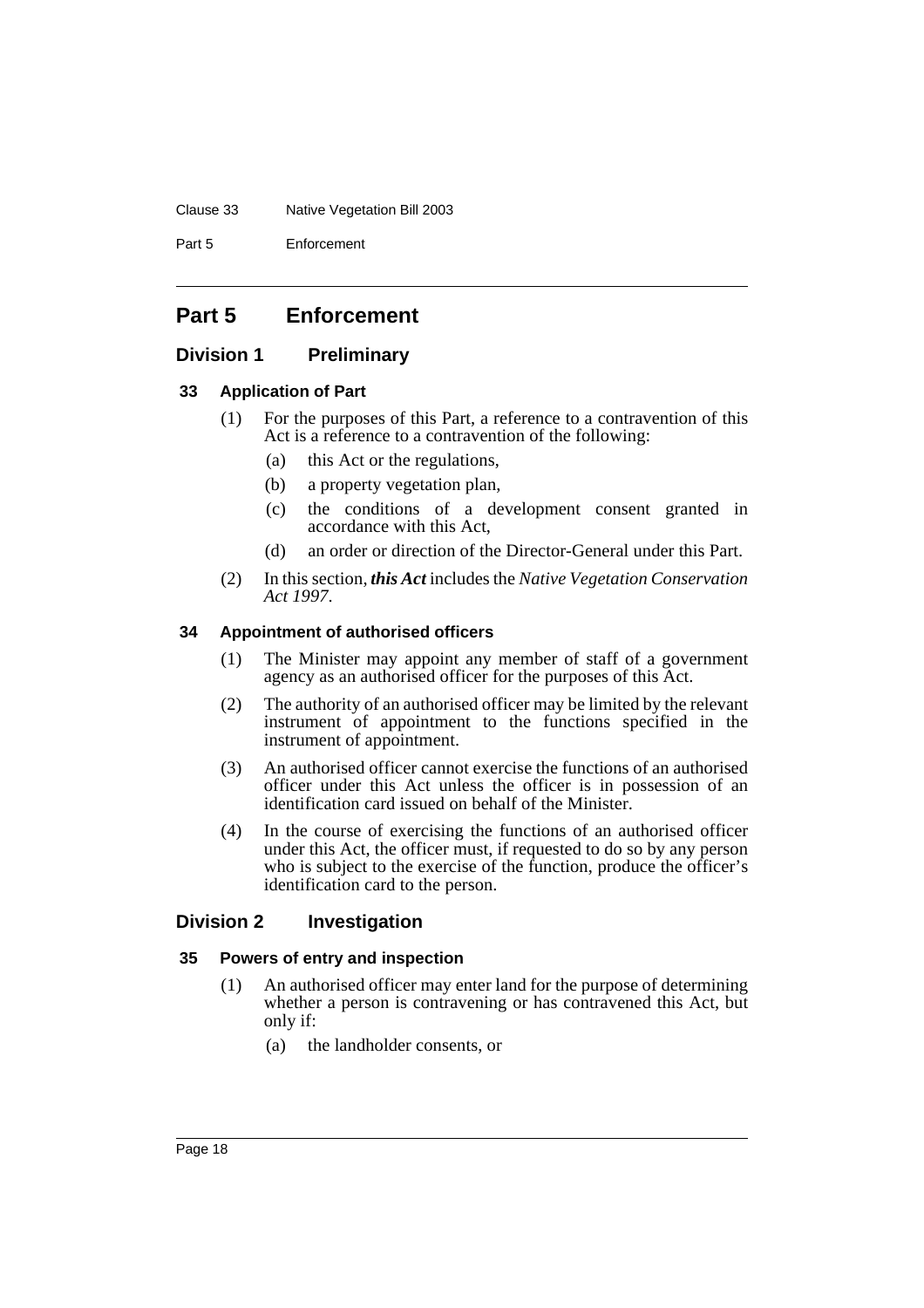Native Vegetation Bill 2003 Clause 35

Enforcement Part 5

- 
- (b) the Director-General has authorised the entry onto the land concerned.
- (2) An authorised officer may, for the purposes of determining whether a person is contravening or has contravened this Act:
	- (a) conduct such investigations, make such inquiries, examinations and inspections, and take such samples and recordings (including photographs), as the officer considers necessary, and
	- (b) require a landholder or other person to produce to the officer any records or documents that relate to any clearing of native vegetation on any land, and
	- (c) require a landholder or other person to provide such reasonable assistance and facilities as may be requested by the officer to exercise the officer's functions under this section.
- (3) A person may accompany an authorised officer and take all reasonable steps to assist an officer in the exercise of the officer's functions under this section if the officer is of the opinion that the person is capable of providing assistance to the officer in the exercise of those functions.
- (4) An authorised officer is not entitled to enter any part of premises used only for residential purposes except with the consent of the landholder.
- (5) A person who, without reasonable excuse:
	- (a) obstructs an authorised officer in the exercise of the officer's functions under this section, or
	- (b) fails or refuses to comply with a requirement made by an authorised officer under this section,

is guilty of an offence.

Maximum penalty: 100 penalty units.

(6) In this section, *obstruct* includes delay, threaten or hinder.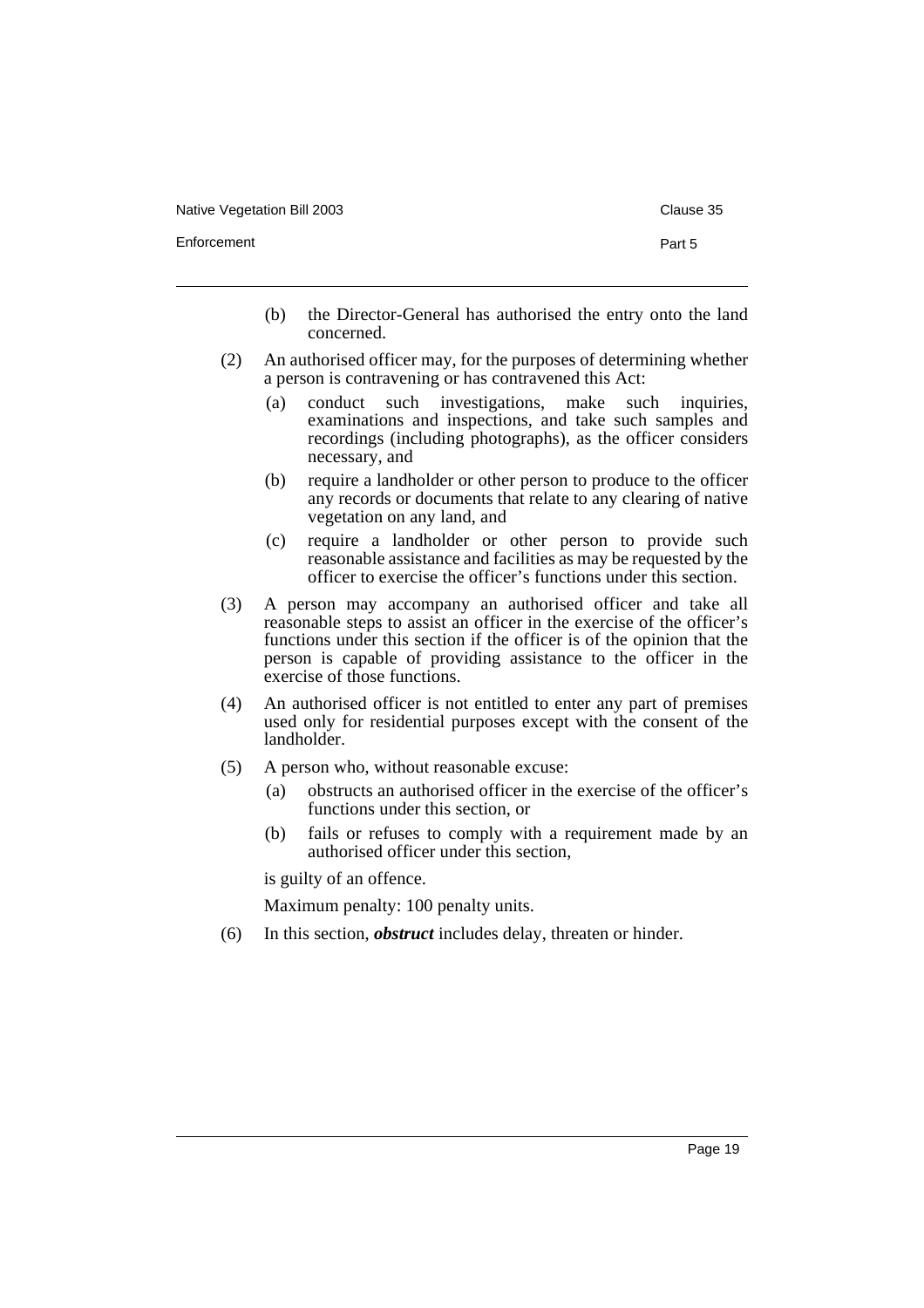#### Clause 36 Native Vegetation Bill 2003

Part 5 Enforcement

### <span id="page-22-0"></span>**Division 3 Director-General's powers**

#### <span id="page-22-1"></span>**36 Power to obtain information**

(1) In this section:

*relevant information* means information about a possible contravention of this Act.

- (2) The Director-General may, by notice in writing served on a person, require the person:
	- (a) to give to an authorised officer, orally or in writing signed by the person (or, if the person is a corporation, by a competent officer) and within the time and in the manner specified in the notice, any relevant information of which the person has knowledge, or
	- (b) to produce to an authorised officer, in accordance with the notice, any document containing relevant information.
- (3) An authorised officer may inspect a document produced in response to such a notice and may make copies of, or take extracts or notes from, the document.
- (4) A person must not, without reasonable excuse:
	- (a) fail to comply with such a notice to the extent that the person is capable of complying with it, or
	- (b) in purported compliance with such a notice, give information or an answer to a question, or produce a document, knowing that it is false or misleading in a material particular.

Maximum penalty: 100 penalty units.

- (5) A person is not excused from giving information, answering questions or producing documents under this section on the ground that the information, answers or documents may tend to incriminate the person.
- (6) Any information or document obtained from a natural person under this section is not admissible against the person in criminal proceedings other than proceedings for an offence under this section.

**Note.** Section 34 (4) requires an authorised officer exercising functions under this section to produce his or her identification card if requested to do so.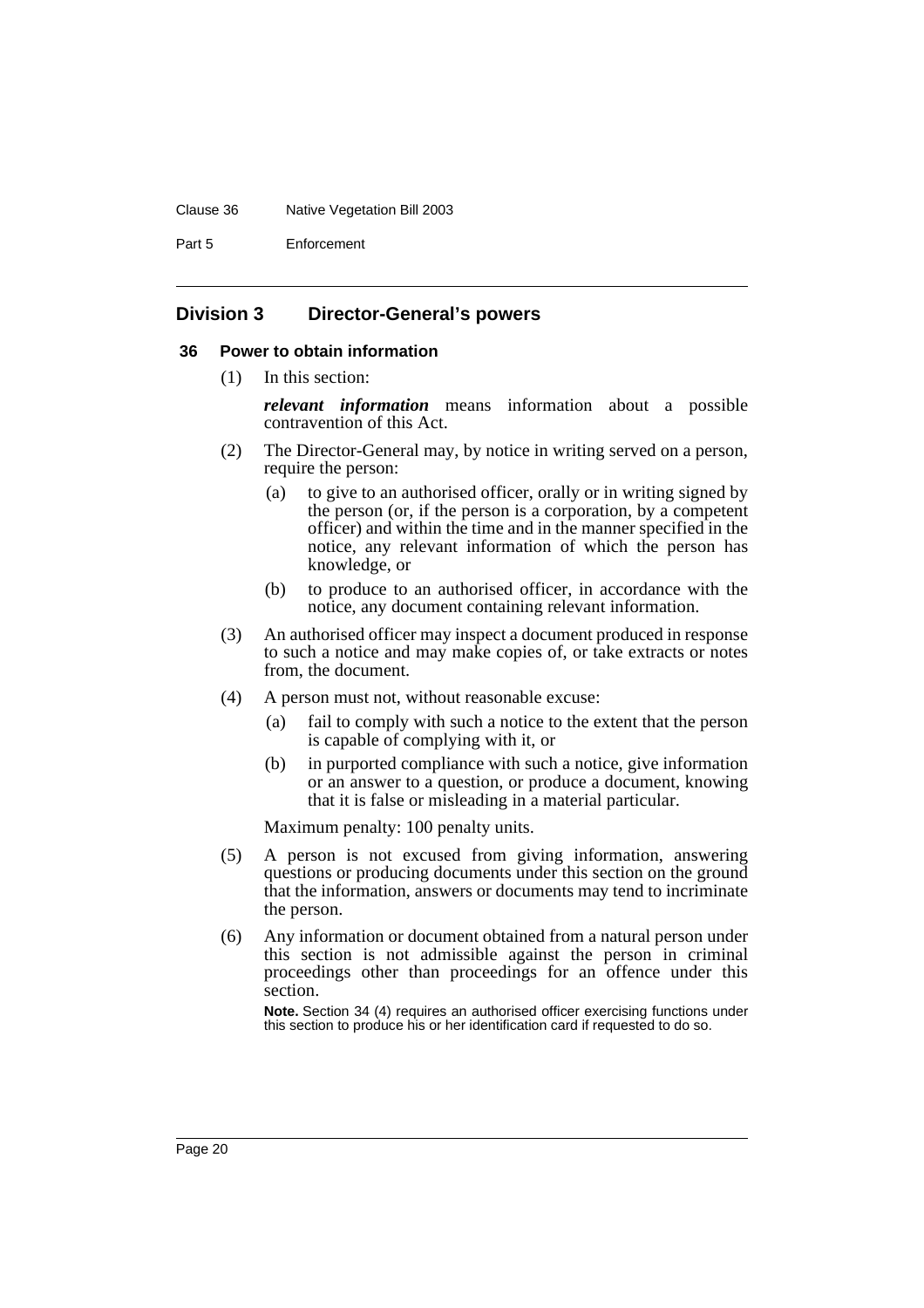Native Vegetation Bill 2003 Clause 37

Enforcement **Part 5** 

### <span id="page-23-0"></span>**37 Director-General may make "stop work" order**

- (1) If the Director-General is of the opinion that a person is contravening, or is about to contravene, this Act, the Director-General may, by notice in writing given to the person, order the person not to carry out the activity concerned.
- (2) The order:
	- (a) takes effect immediately (or from a later date specified in the notice), and
	- (b) is subject to such conditions as the Director-General may specify in the notice.
- (3) The Director-General may vary or revoke the order or the conditions of the order by further notice in writing given to the person subject to the order.
- (4) An order under this section remains in force until whichever of the following happens first:
	- (a) the order is revoked by the Director-General,
	- (b) the period (if any) for which the order is expressed in the notice to be in force ends,
	- (c) the period of 2 years from the day on which the order took effect ends.
- (5) A person who does not comply with an order in force under this section is guilty of an offence.

Maximum penalty:

- (a) in the case of a corporation—2,000 penalty units and 200 penalty units for each day the offence continues, or
- (b) in any other case—1,000 penalty units and 100 penalty units for each day the offence continues.

### <span id="page-23-1"></span>**38 Directions for remedial work**

- (1) If the Director-General is satisfied:
	- (a) that any native vegetation has been cleared in contravention of this Act, or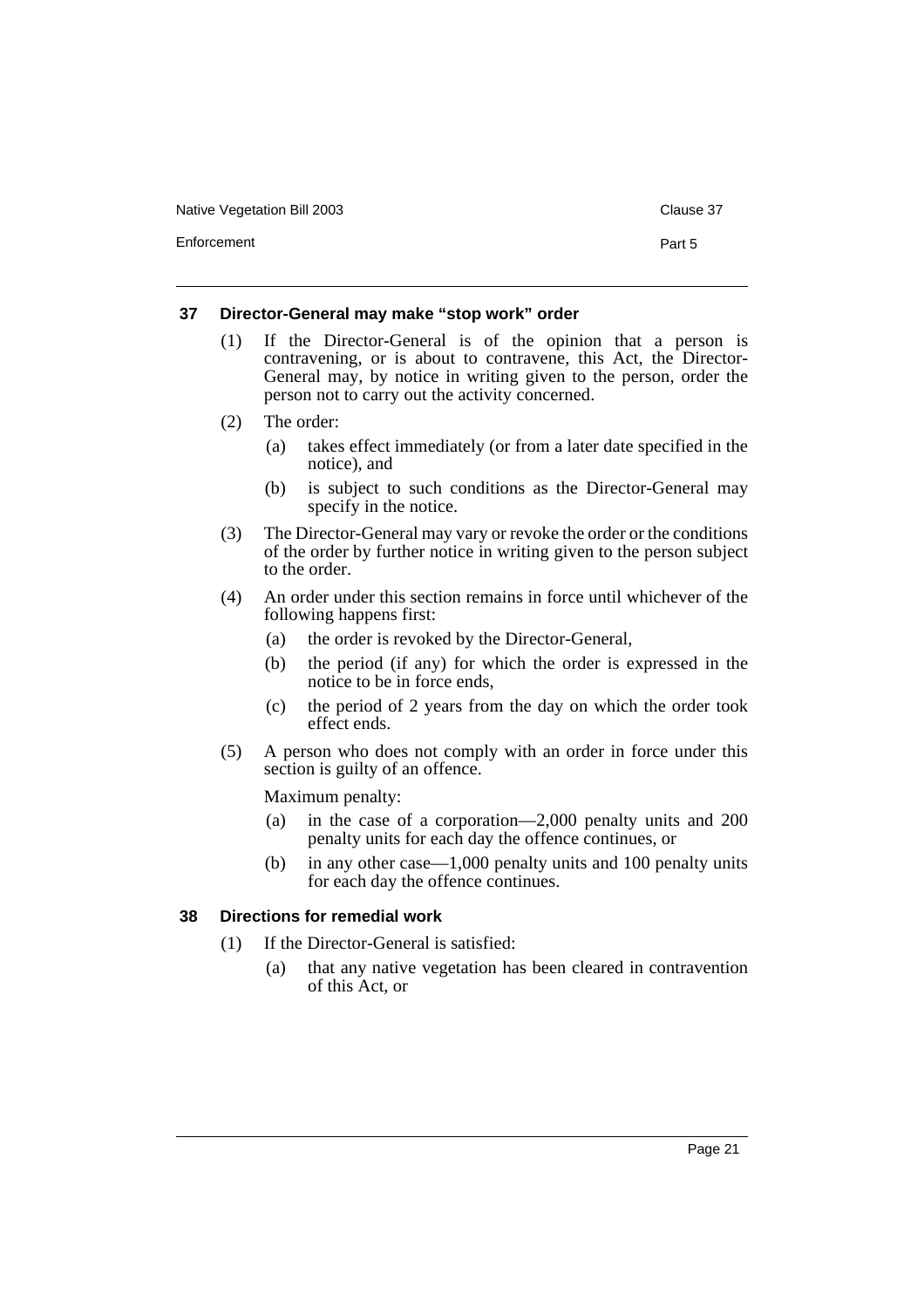#### Clause 38 Native Vegetation Bill 2003

Part 5 Enforcement

(b) that the clearing of native vegetation on any land has caused, or is likely to cause, on or in the vicinity of the land, any soil erosion, land degradation or siltation of any river or lake, or any adverse effect on the environment,

the Director-General may, by notice in writing, direct the landholder, or the person having the control or management of the clearing, to carry out specified work in a specified manner and within a specified time.

- (2) Any one or more of the following types of work may be directed to be carried out by a notice under this section:
	- (a) work to repair any damage caused by the clearing,
	- (b) work to rehabilitate any land affected by the clearing (including the taking of steps to allow the land to regenerate),
	- (c) work to ensure that specified land, or any specified river or lake, will not be damaged or detrimentally affected, or further damaged or detrimentally affected, by the clearing.
- (3) A direction under this section may be varied or revoked by a further notice.
- (4) A person who does not comply with a direction under this section is guilty of an offence.

Maximum penalty:

- (a) in the case of a corporation—2,000 penalty units and 200 penalty units for each day the offence continues, or
- (b) in any other case—1,000 penalty units and 100 penalty units for each day the offence continues.
- (5) If a person fails to comply with a direction under this section, the Director-General may authorise any other person to enter the land and carry out the specified work.
- (6) The Director-General may recover the cost of that work from the person given the direction in any court of competent jurisdiction as a debt due by that person to the Crown.
- (7) In this section:

*lake* includes a lagoon, wetland, or other body of still water, whether permanent or temporary.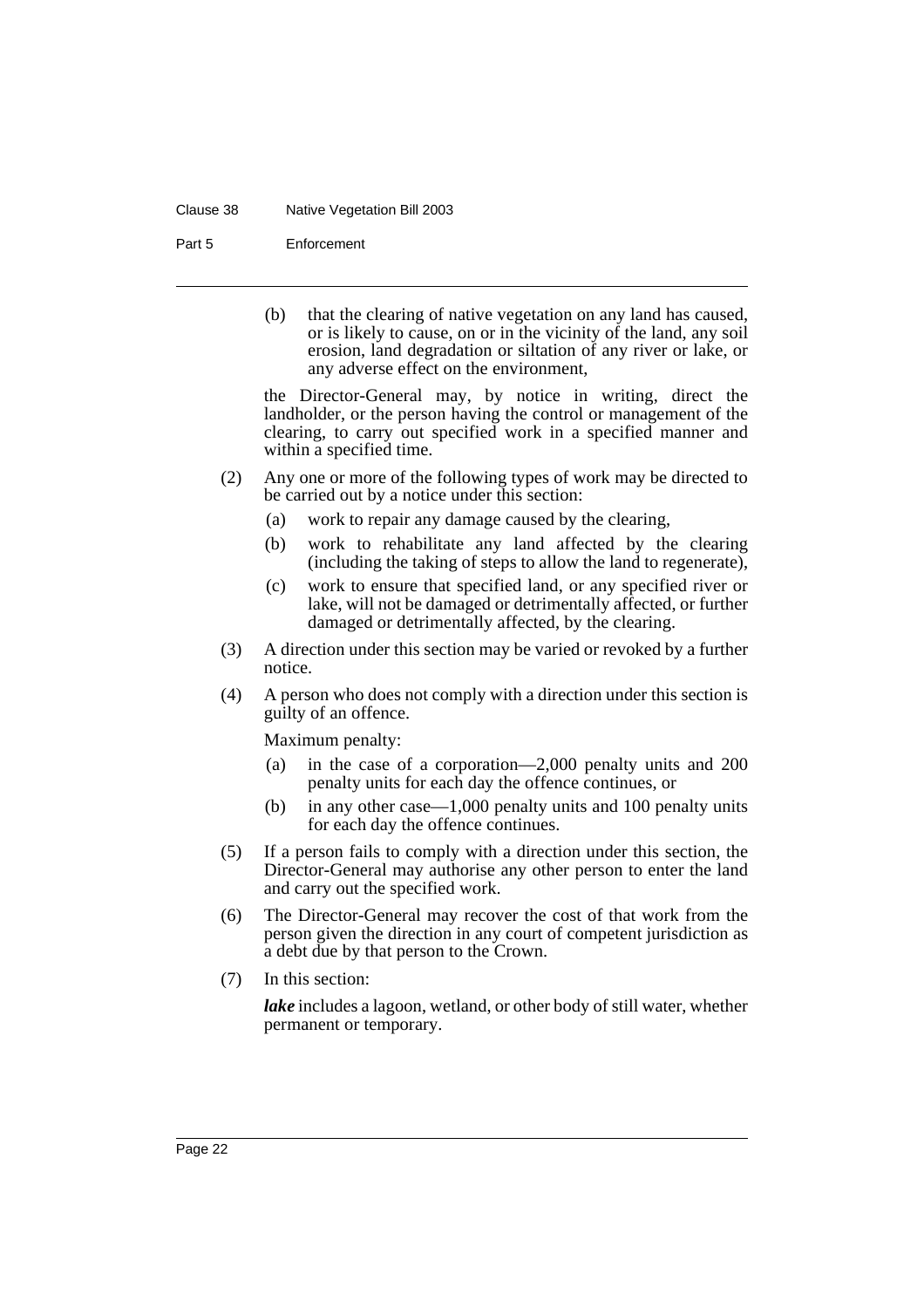Native Vegetation Bill 2003 **Clause 39** Clause 39

Enforcement Part 5

*river* includes any stream of water, whether perennial or intermittent, flowing in a natural channel, or in a natural channel artificially improved, or in an artificial channel which has changed the course of the stream.

### <span id="page-25-0"></span>**39 Appeals under this Division**

- (1) A person aggrieved by a decision of the Director-General to make an order, or to give a direction, under this Division may appeal against the decision to the Land and Environment Court within 30 days of the service of the notice of the order or direction.
- (2) The lodging of an appeal does not, except to the extent that the Land and Environment Court otherwise directs in relation to the appeal, operate to stay action on the decision appealed against.

### <span id="page-25-1"></span>**40 Prior notification not required**

The Director-General is not required, before making an order or giving a direction under this Division, to notify any person who may be affected by the order or direction.

### <span id="page-25-2"></span>**Division 4 Civil and criminal proceedings**

### <span id="page-25-3"></span>**41 Restraint of contraventions of this Act**

- (1) In this section, *contravention* includes threatened or apprehended contravention.
- (2) Any person may bring proceedings in the Land and Environment Court for an order to remedy or restrain a contravention of this Act, whether or not any right of that person has been or may be infringed by or as a consequence of that contravention.
- (3) Proceedings under this section may be brought by a person on the person's own behalf or on behalf of that person and on behalf of other persons (with their consent), or a body corporate or unincorporate (with the consent of its committee or other controlling or governing body), having like or common interests in those proceedings.
- (4) Any person on whose behalf proceedings are brought is entitled to contribute to or provide for the payment of the legal costs and expenses incurred by the person bringing the proceedings.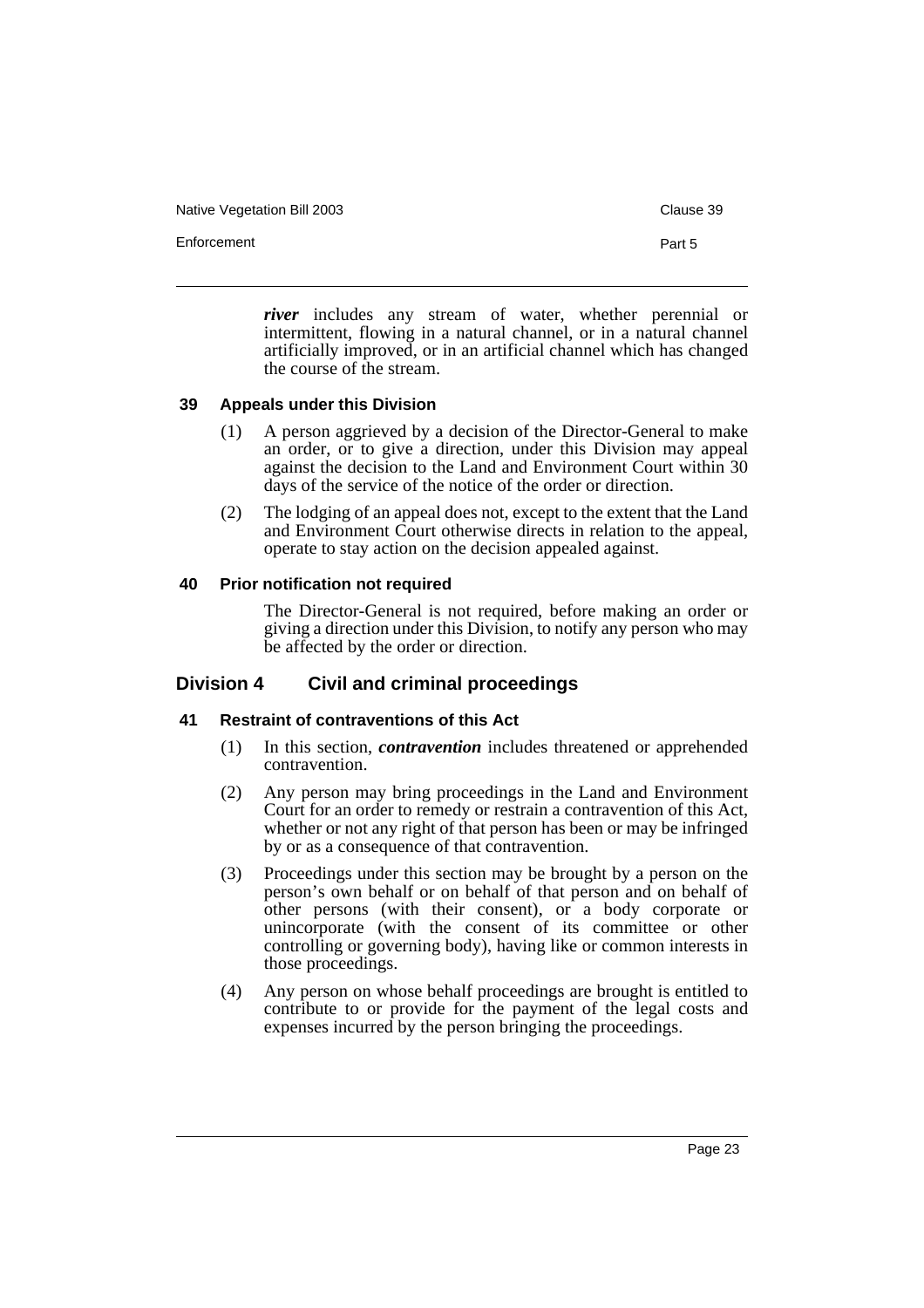#### Clause 42 Native Vegetation Bill 2003

Part 5 Enforcement

(5) If the Court is satisfied that a contravention has occurred, or that a contravention will, unless restrained by order of the Court, be committed, it may make such order as it thinks fit to remedy or restrain the contravention.

### <span id="page-26-0"></span>**42 Proceedings for offences**

- (1) Proceedings for an offence under this Act or the regulations are to be dealt with summarily before:
	- (a) a Local Court, or
	- (b) the Land and Environment Court.
- (2) The maximum monetary penalty that may be imposed by a Local Court in proceedings for an offence under this Act or the regulations is the maximum monetary penalty provided by this Act in respect of that offence, or 100 penalty units (including any daily penalty), whichever is the lesser.
- (3) Proceedings for an offence under this Act or the regulations may be commenced within, but not later than, 2 years after the date on which the offence is alleged to have been committed.
- (4) However, proceedings for any such offence may also be commenced within, but not later than, 2 years after the date on which evidence of the alleged offence first came to the attention of an authorised officer.
- (5) If subsection (4) is relied on for the purpose of commencing proceedings for an offence, the information or application must contain particulars of the date on which evidence of the offence first came to the attention of an authorised officer and need not contain particulars of the date on which the offence was committed. The date on which evidence first came to the attention of an authorised officer is the date specified in the information or application, unless the contrary is established.
- (6) This section applies despite anything in the *Criminal Procedure Act 1986* or any other Act.

### <span id="page-26-1"></span>**43 Penalty notices**

(1) An authorised officer may serve a penalty notice on a person if it appears to the officer that the person has committed an offence against this Act or the regulations, being an offence prescribed by the regulations as a penalty notice offence.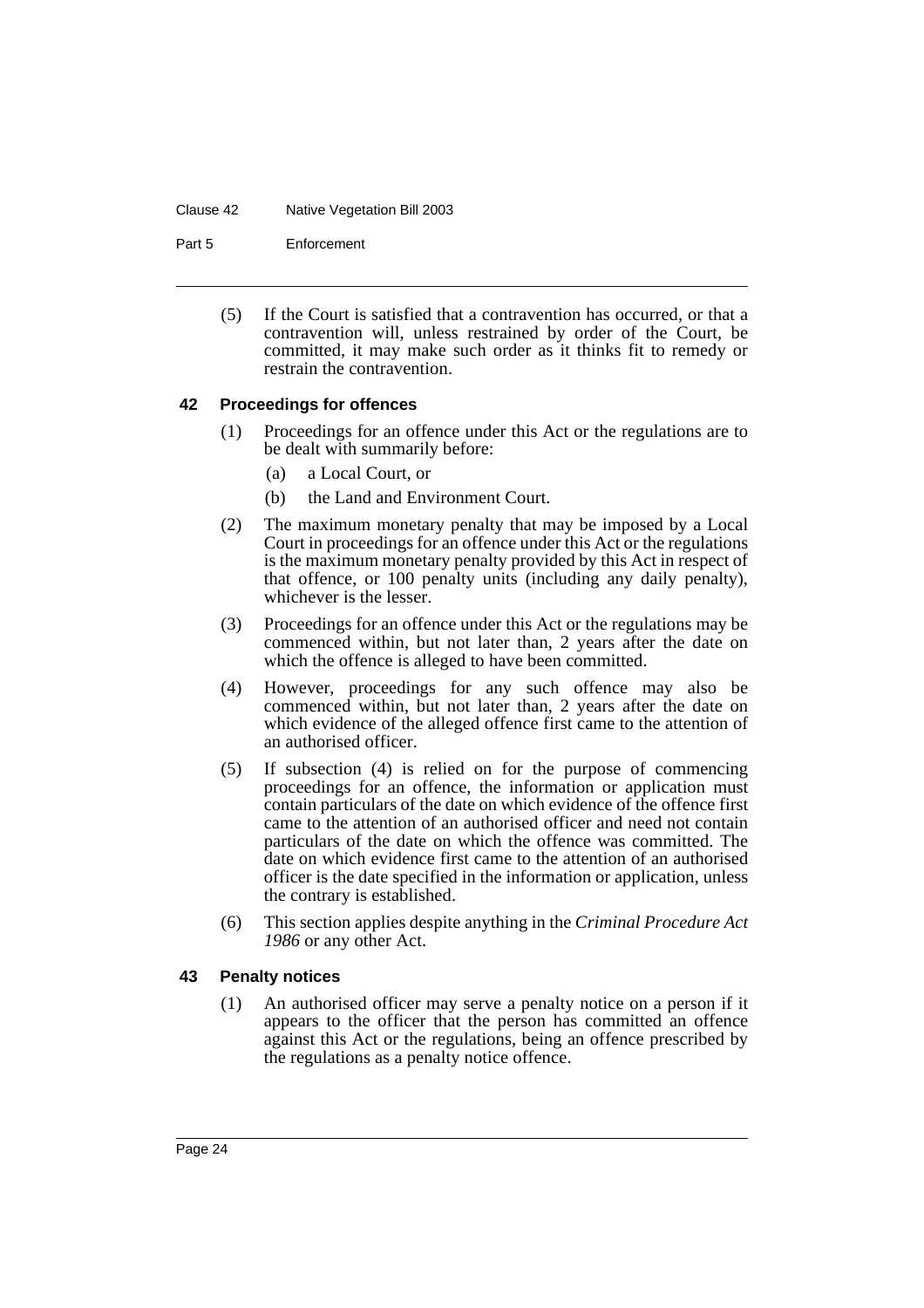Native Vegetation Bill 2003 **Clause 44** Clause 44

Enforcement **Part 5** 

- (2) A penalty notice is a notice to the effect that, if the person served does not wish to have the matter determined by a court, the person can pay, within the time and to the person specified in the notice, the amount of the penalty prescribed by the regulations for the offence if dealt with under this section.
- (3) A penalty notice may be served personally or by post.
- (4) If the amount of penalty prescribed for an alleged offence is paid under this section, no person is liable to any further proceedings for the alleged offence.
- (5) Payment under this section is not to be regarded as an admission of liability for the purpose of, and does not in any way affect or prejudice, any civil claim, action or proceeding arising out of the same occurrence.
- (6) The regulations may:
	- (a) prescribe the amount of penalty payable for the offence if dealt with under this section, and
	- (b) prescribe different amounts of penalties for different offences or classes of offences.
- (7) The amount of a penalty prescribed under this section for an offence is not to exceed the maximum amount of penalty that could be imposed for the offence by a court.
- (8) This section does not limit the operation of any other provision of, or made under, this or any other Act relating to proceedings that may be taken in respect of offences.

### <span id="page-27-0"></span>**44 Evidentiary provision**

In any criminal or civil proceedings, the landholder of any land on which native vegetation is cleared is taken to have carried out the clearing unless it is established that:

- (a) the clearing was carried out by another person, and
- (b) the landholder did not cause or permit the other person to carry out the clearing.

This section does not prevent proceedings being taken against the person who actually carried out the clearing.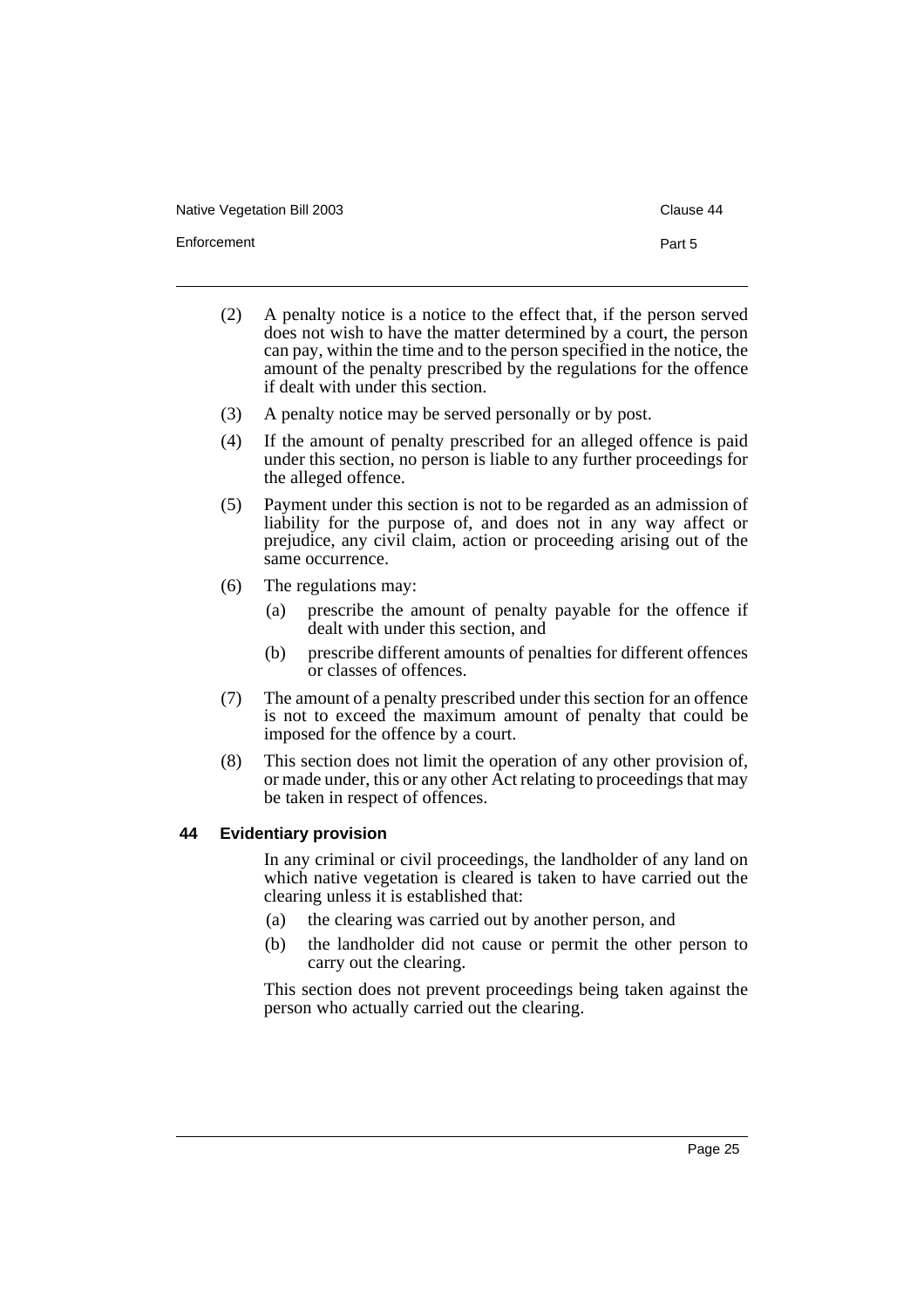#### Clause 45 Native Vegetation Bill 2003

Part 5 Enforcement

### <span id="page-28-0"></span>**45 Offences by corporations**

- (1) If a corporation contravenes, whether by act or omission, any provision of this Act, each person who is a director of the corporation or who is concerned in the management of the corporation is taken to have contravened the same provision, unless the person satisfies the court that:
	- (a) the corporation contravened the provision without the knowledge of the person, or
	- (b) the person was not in a position to influence the conduct of the corporation in relation to its contravention of the provision, or
	- (c) the person, if in such a position, used all due diligence to prevent the contravention by the corporation.
- (2) A person may be proceeded against and convicted under a provision pursuant to this section whether or not the corporation has been proceeded against or been convicted under that provision.
- (3) Nothing in this section affects any liability imposed on a corporation for an offence committed by the corporation against this Act or the regulations.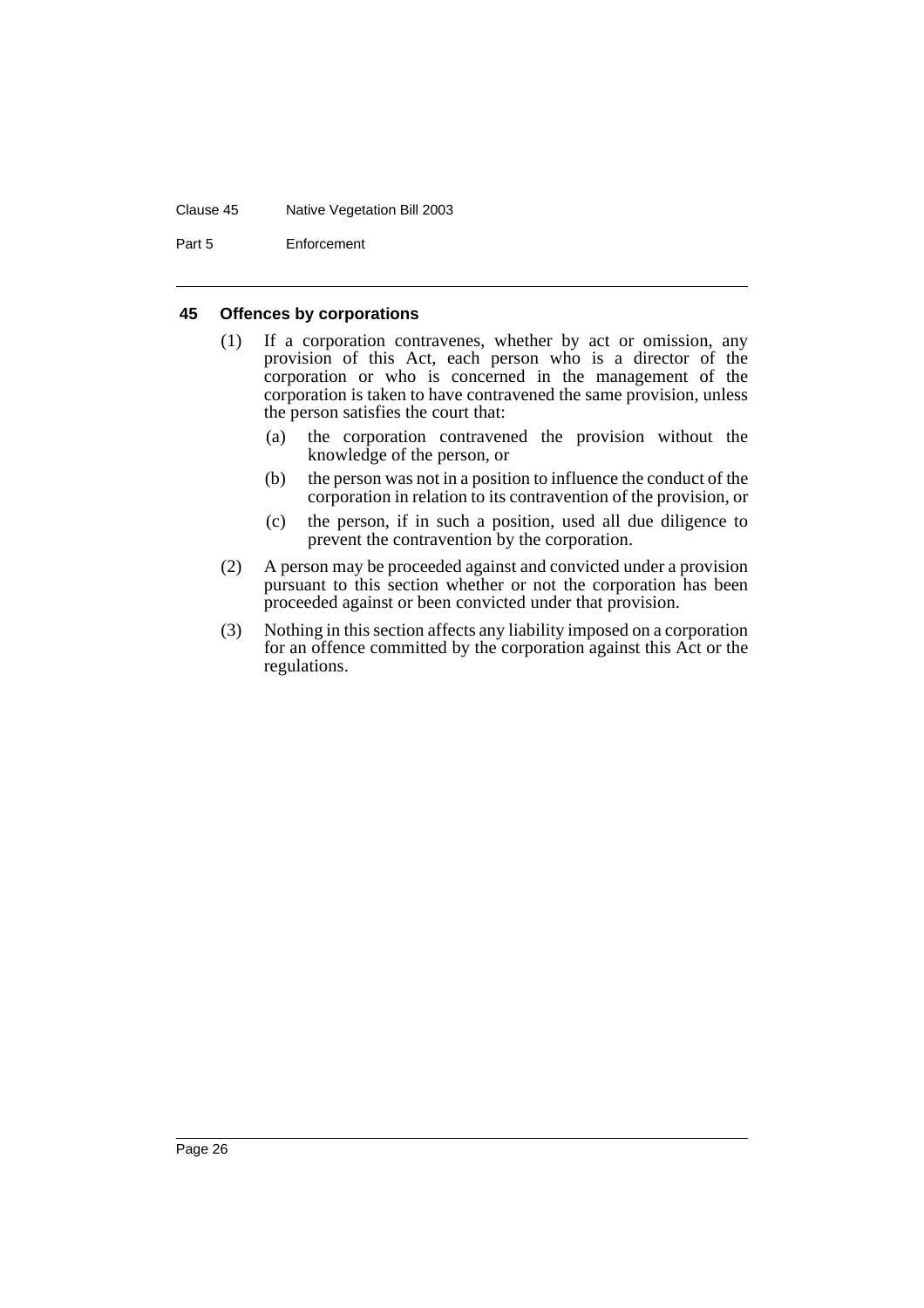Native Vegetation Bill 2003 **Clause 46** Clause 46

Miscellaneous provisions **Part 6** 

## <span id="page-29-0"></span>**Part 6 Miscellaneous provisions**

### <span id="page-29-1"></span>**46 Regulation of collection of timber for commercial firewood**

- (1) In this section, *dead wood* means any dead tree or part of a dead tree, whether or not:
	- (a) it is standing, or
	- (b) it is of an indigenous species.
- (2) The regulations may regulate or prohibit the clearing or the removal of dead wood from any land, by the landholder or any other person, if it is done for the purposes of commercial firewood collection.
- (3) This section is not limited by the objects set out in section 3.

### <span id="page-29-2"></span>**47 Act binds Crown**

This Act binds the Crown in right of New South Wales and, in so far as the legislative power of the Parliament of New South Wales permits, the Crown in all its other capacities.

### <span id="page-29-3"></span>**48 Delegation of functions**

- (1) The Director-General may delegate to an authorised body or person any of the Director-General's functions under this Act other than this power of delegation.
- (2) The Minister may delegate to an authorised body or person:
	- (a) any of the Minister's functions under this Act (other than this power of delegation), and
	- (b) any of the Minister's functions under the EPA Act as consent authority in relation to a development application for consent to clear native vegetation.
- (3) In this section, *authorised body or person* means:
	- (a) a catchment management authority or other government agency, or
	- (b) any statutory officer or member of staff of a government agency.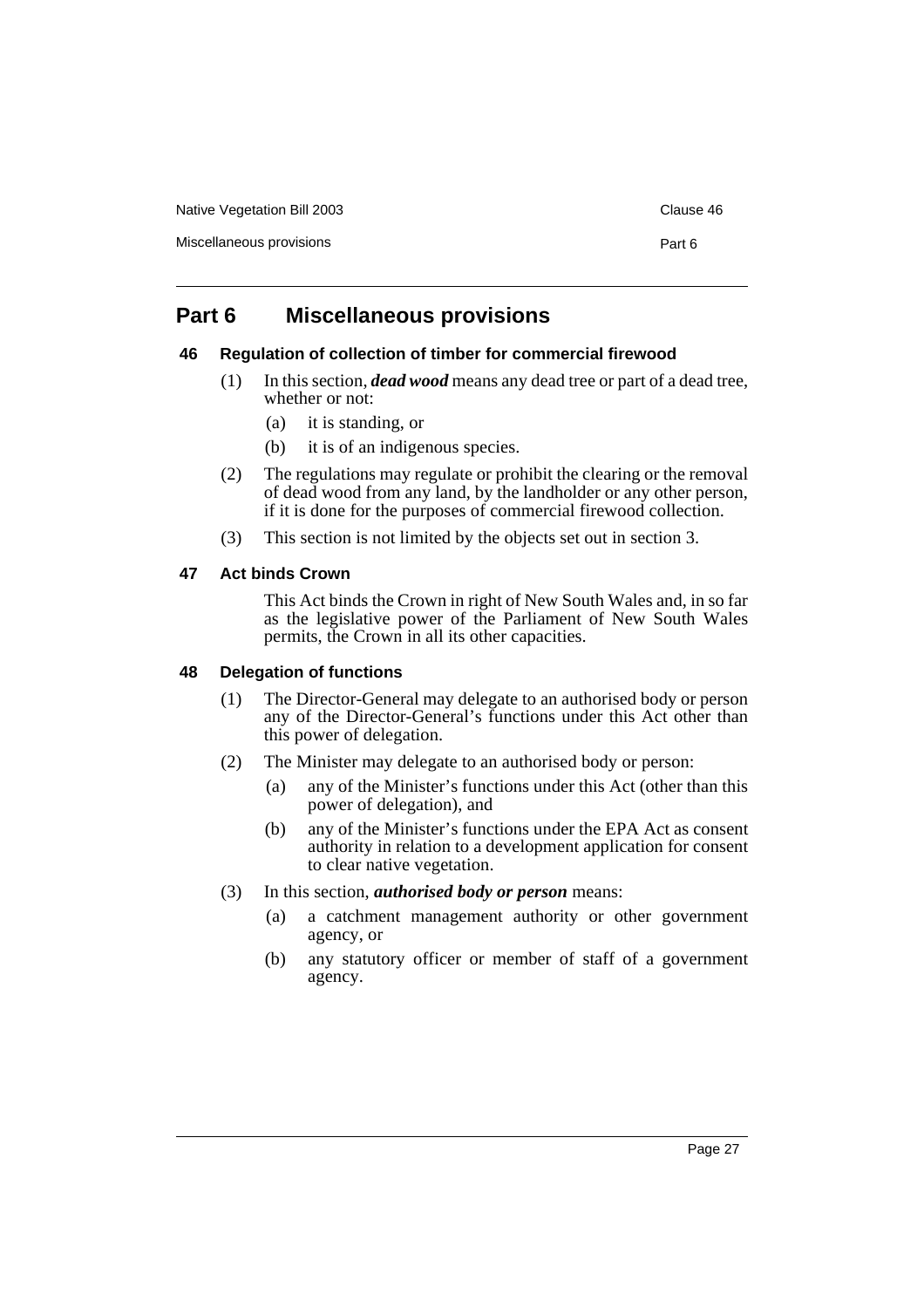#### Clause 49 Native Vegetation Bill 2003

Part 6 Miscellaneous provisions

#### <span id="page-30-0"></span>**49 Service of notices**

Any notice under this Act or the regulations that is required to be served or given to a person may be served or given:

- (a) by delivering it personally to the person to whom it is addressed, or
- (b) by delivering it to the place of residence or business of the person to whom it is addressed and by leaving it there for the person with some other person, or
- (c) by posting it to the person to whom it is addressed to the person's place of residence or business last known to the person sending the notice.

### <span id="page-30-1"></span>**50 Evidence**

A certificate signed by the Director-General certifying any one or more of the following:

- (a) that a written notice, order or direction purporting to be given under this Act, and a copy of which is set out or annexed to the certificate, was given on a day specified in the certificate,
- (b) that a person was, at a time or during a period specified in the certificate, a landholder,
- (c) that a person was, at a time or during a period specified in the certificate, an authorised officer,
- (d) that any instrument made under this Act was, at a time or during a period specified in the certificate, in force,

is admissible in any proceedings under this Act and is prima facie evidence of the matters so specified.

### <span id="page-30-2"></span>**51 Regulations**

- (1) The Governor may make regulations, not inconsistent with this Act, for or with respect to any matter that by this Act is required or permitted to be prescribed or that is necessary or convenient to be prescribed for carrying out or giving effect to this Act.
- (2) The regulations may create an offence punishable by a penalty not exceeding 100 penalty units.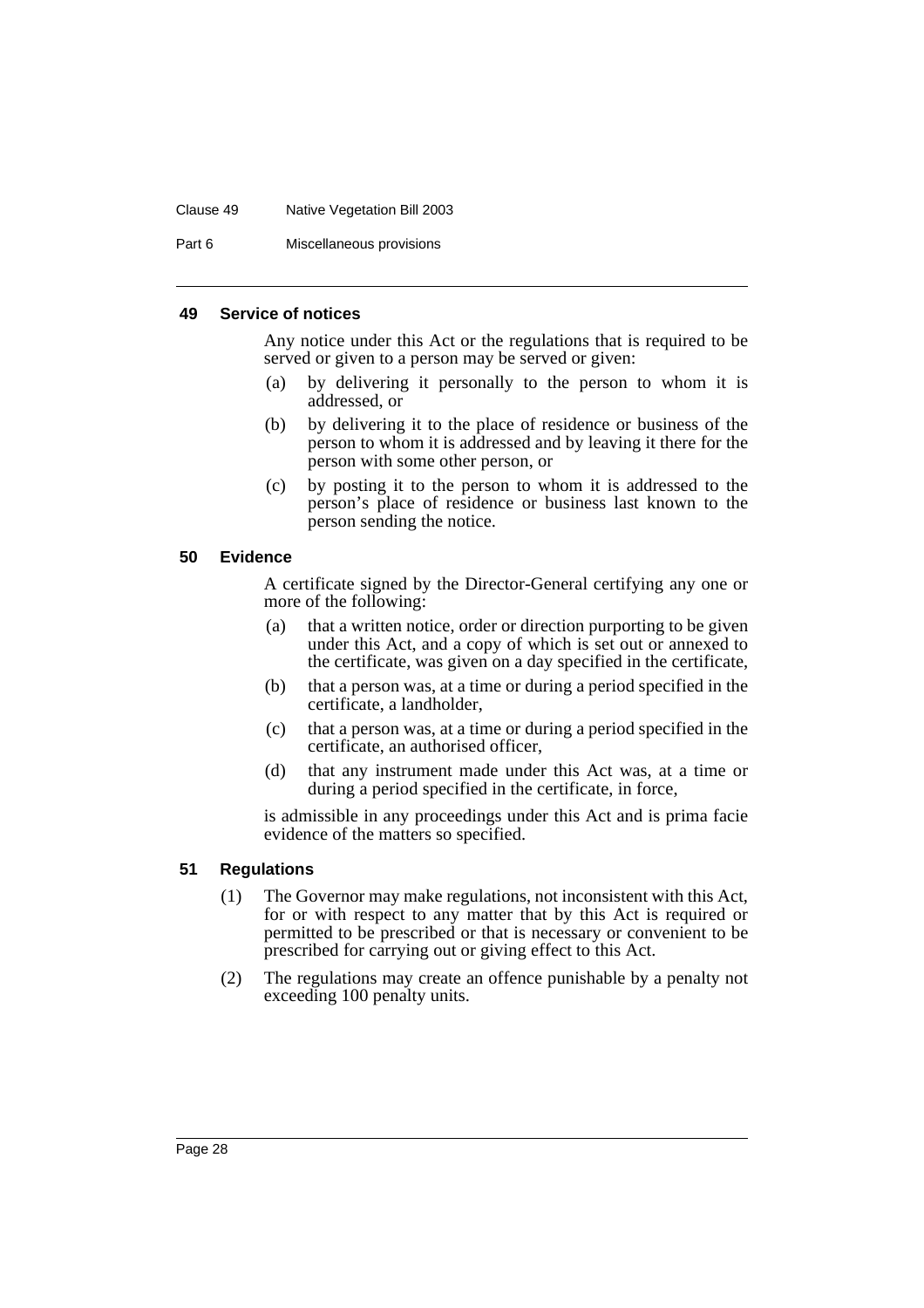| Native Vegetation Bill 2003 | Clause 52 |
|-----------------------------|-----------|
| Miscellaneous provisions    | Part 6    |

### <span id="page-31-0"></span>**52 Repeals**

- (1) The *Native Vegetation Conservation Act 1997* and any regulation or regional vegetation management plan under that Act are repealed.
- (2) Different days may be appointed for the commencement of this section for the purposes of repealing different provisions of the Act or a regulation or plan on different days.

### <span id="page-31-1"></span>**53 Amendment of other Acts**

The Acts specified in Schedule 2 are amended as set out in that Schedule.

### <span id="page-31-2"></span>**54 Savings, transitional and other provisions**

Schedule 3 has effect.

### <span id="page-31-3"></span>**55 Review of Act**

- (1) The Minister is to review this Act to determine whether the policy objectives of the Act remain valid and whether the terms of the Act remain appropriate for securing those objectives.
- (2) The review is to be undertaken as soon as possible after the period of 5 years from the date of assent to this Act.
- (3) A report on the outcome of the review is to be tabled in each House of Parliament within 12 months after the end of the period of 5 years.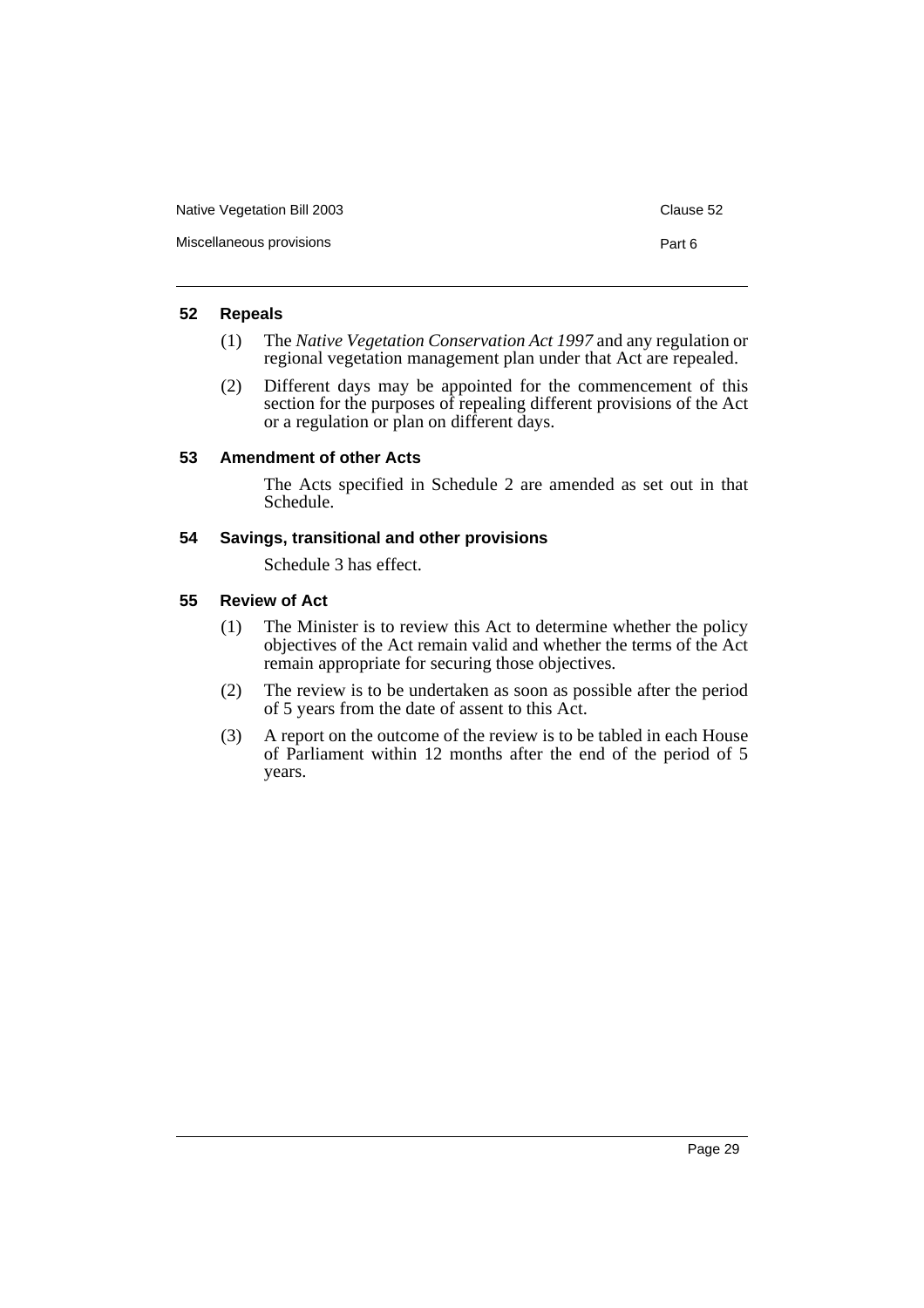Schedule 1 Land excluded from operation of Act

### <span id="page-32-0"></span>**Schedule 1 Land excluded from operation of Act**

(Section 5)

### **Part 1 National park estate and other conservation areas**

- **1** Land to which *State Environmental Planning Policy No 14— Coastal Wetlands* applies.
- **2** Land to which *State Environmental Planning Policy No 26— Littoral Rainforests* applies.
- **3** Land identified under *State Environmental Planning Policy No 44— Koala Habitat Protection* as core koala habitat.
- **4** Land that is reserved under the *National Parks and Wildlife Act 1974*.
- **5** Land that is acquired under section 145 of the *National Parks and Wildlife Act 1974* for the purpose of obtaining land for reservation under that Act or for the purpose of preserving, protecting and preventing damage to Aboriginal objects or Aboriginal places.
- **6** Land that is subject to a conservation agreement entered into under Division 12 of Part 4 of the *National Parks and Wildlife Act 1974*.
- **7** Land that is subject to an interim protection order made under Part 6A of the *National Parks and Wildlife Act 1974*.
- **8** Land to which an interim heritage order or listing on the State Heritage Register under the *Heritage Act 1977* applies.
- **9** Land that is critical habitat, being habitat declared under Part 3 of the *Threatened Species Conservation Act 1995* or under Division 3 of Part 7A of the *Fisheries Management Act 1994.*
- **10** Lord Howe Island.

### **Part 2 State forestry land**

**11** Land that is a State forest, flora reserve or timber reserve under the *Forestry Act 1916*.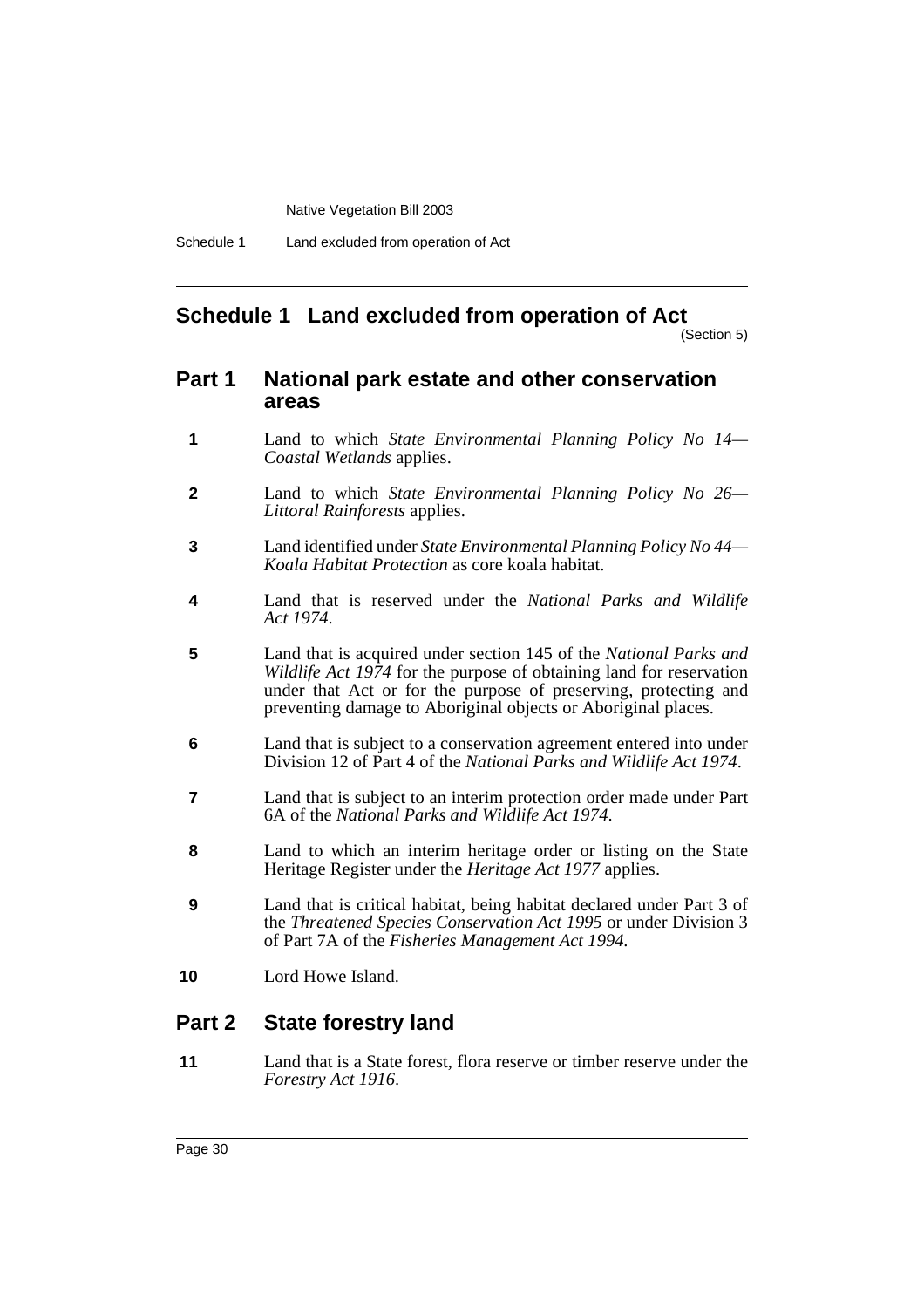Land excluded from operation of Act Schedule 1

**12** Land that is acquired under section 15 of the *Forestry Act 1916* for the purposes of a State forest (not being any such land that is acquired for the purpose of a timber plantation).

### **Part 3 Urban areas**

**13** The following local government areas:

Ashfield, Auburn, Bankstown, Baulkham Hills, Blacktown, Botany Bay, Burwood, Camden, Campbelltown, Canterbury, Concord, Drummoyne, Fairfield, Hawkesbury, Holroyd, Hornsby, Hunters Hill, Hurstville, Kogarah, Ku-ring-gai, Lane Cove, Leichhardt, Liverpool, Manly, Marrickville, Mosman, Newcastle, North Sydney, Parramatta, Penrith, Pittwater, Randwick, Rockdale, Ryde, South Sydney, Strathfield, Sutherland Shire, Sydney City, Warringah, Waverley, Willoughby, Wollongong, Woollahra.

- **14** Land within a zone designated "residential" (but not "ruralresidential"), "village", "township", "industrial" or "business" under an environmental planning instrument or, having regard to the purpose of the zone, having the substantial character of a zone so designated.
- **15** The Director-General may, for the purposes of resolving any dispute, determine whether a zone not referred to in clause 14 has the substantial character of such a zone.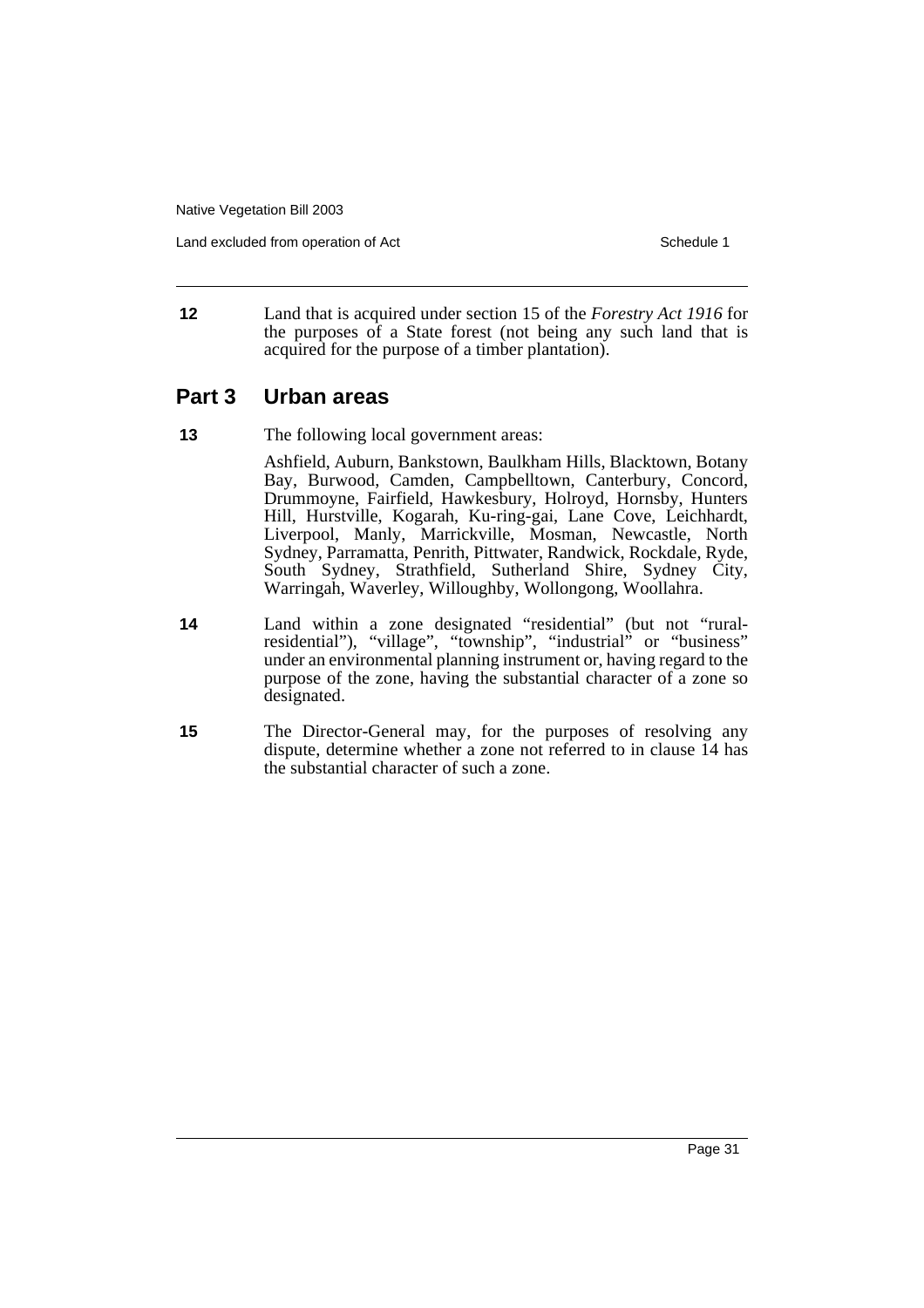Schedule 2 Amendment of other Acts

### <span id="page-34-0"></span>**Schedule 2 Amendment of other Acts**

(Section 53)

### **2.1 Fines Act 1996 No 99**

**Schedule 1 Statutory provisions under which penalty notices issued**

Insert in alphabetical order:

*Native Vegetation Act 2003*, section 43

### **2.2 Land and Environment Court Act 1979 No 204**

### **[1] Section 17 Class 1—environmental planning and protection appeals**

Omit section 17 (g). Insert instead:

(g) appeals under section 10 (7) or 39 of the *Native Vegetation Act 2003*, and

### **[2] Section 20 Class 4—environmental planning and protection and development contract civil enforcement**

Omit section 20 (1) (de). Insert instead:

(de) proceedings under section 41 of the *Native Vegetation Act 2003*,

### **[3] Section 20 (3) (a)**

Omit "*Native Vegetation Conservation Act 1997*".

Insert instead "*Native Vegetation Act 2003*".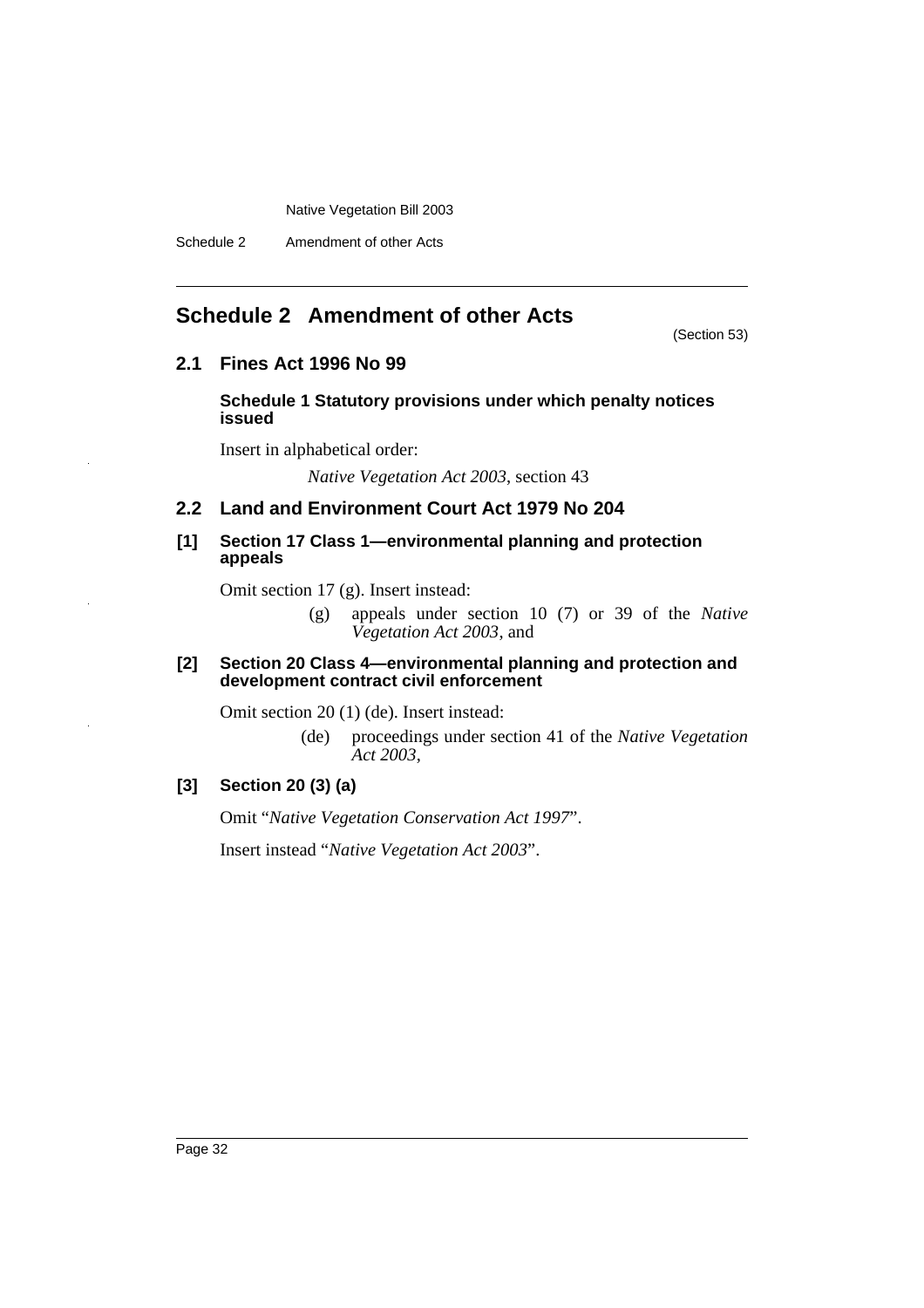Savings, transitional and other provisions Schedule 3 Schedule 3

#### <span id="page-35-0"></span>**Schedule 3 Savings, transitional and other provisions** (Section 54)

### **Part 1 Preliminary**

### **1 Savings and transitional regulations**

(1) The regulations may contain provisions of a savings or transitional nature consequent on the enactment of the following Acts:

this Act

- (2) Any such provision may, if the regulations so provide, take effect from the date of assent to the Act concerned or a later date.
- (3) To the extent to which any such provision takes effect from a date that is earlier than the date of its publication in the Gazette, the provision does not operate:
	- (a) to affect, in a manner prejudicial to any person (other than the State or an authority of the State), the rights of that person existing before the date of its publication, or
	- (b) to impose liabilities on any person (other than the State or an authority of the State) in respect of anything done or omitted to be done before the date of its publication.

### **Part 2 Provisions consequent on the enactment of this Act**

### **2 Definition**

In this Part:

*the former Act* means the *Native Vegetation Conservation Act 1997*.

### **3 Development consents under former Act**

A development consent for clearing granted in accordance with the former Act (before its repeal) by the Minister administering that Act is taken to be a development consent granted in accordance with this Act.